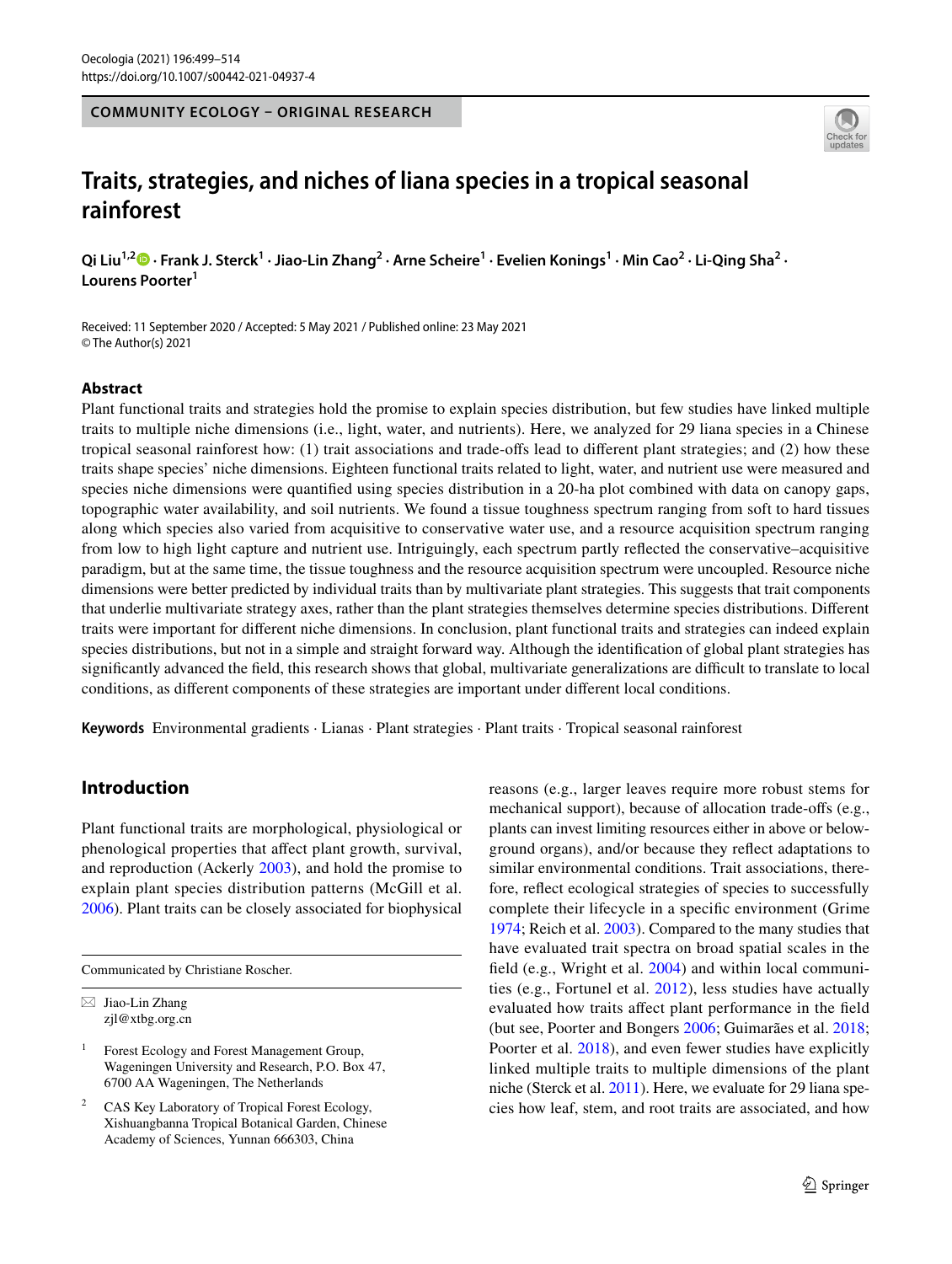this shapes their light, water, and nutrient niche dimensions in a tropical seasonal rainforest.

Plant ecological strategies can explain the success of diferent species under diferent environmental conditions (Grime [2006](#page-13-4); Westoby and Wright [2006](#page-15-2)). Since resource capture, use, and release are fundamental for plant functioning and performance, Díaz et al. ([2004,](#page-13-5) [2016\)](#page-13-6) proposed that, globally, plants show a trade-of between resource acquisition and conservation. For example, species with high specifc leaf area and leaf nutrient concentrations can attain high photosynthetic rates and have the potential to be successful in high light environments, whereas species with higher tissue density and toughness can attain a longer life span, and therefore, persist in low light conditions (Wright and Westoby [2002](#page-15-3); Poorter et al. [2006](#page-14-4)). These trait trade-ofs are also known as the leaf economics spectrum (Wright et al. [2004\)](#page-15-0). Similarly, species with cheap, soft stem wood and wide vessels can attain a higher hydraulic conductivity, gas exchange and growth, and can, therefore, achieve a competitive advantage in high resource environments (Santiago et al. [2004](#page-14-5); van der Sande et al. [2019](#page-15-4)). By contrast, species with a high wood density are more resistant to drought-induced cavitation, mechanical damage, and pathogen attack, and can better survive under low resource conditions (Poorter et al. [2008](#page-14-6); Cornwell et al. [2009](#page-13-7)).

Many studies have shown that for these reasons leaf, stem, and root traits are closely coupled (e.g., Reich et al. [2003](#page-14-1); Freschet et al. [2010\)](#page-13-8). However, leaf and hydraulic traits are also observed to be decoupled, with leaf economics spectrum corresponding to light capture and tissue longevity, and the hydraulics spectrum to water use and leaf temperature maintenance (Li et al. [2015\)](#page-14-7). Similarly, root traits may be decoupled from leaf and stem traits, as roots have to deal with the acquisition of many diferent water and nutrient resources, and can obtain these resources in diferent ways, through mycorrhizae, nitrogen-fxing bacteria, or root exudates (Weemstra et al. [2016](#page-15-5)).

The species niche is defned as the n-dimensional hypervolume of environmental and biotic conditions under which a species can grow and reproduce (Hutchinson [1957\)](#page-14-8), and therefore, refects multiple niche dimensions. Henceforth, we often use the word "niche" to refer to one of the specifc dimensions of the niche (i.e., nutrients, water, or light). Although spatial distribution patterns might also emerge from dispersal limitation (Hubbell [2001\)](#page-14-9), niche theory predicts that species can difer in their distribution when they occupy places with distinct environmental conditions, are functionally diferent, and specialized for those conditions (Hutchinson [1957](#page-14-8)). Global plant strategies in resource capture and use (i.e., the acquisitive–conservative continuum, or the fast-slow continuum), are thought to explain species distribution and niches (Grime [1974](#page-13-1); Díaz et al. [2004](#page-13-5)). Indeed, diferential species distributions have been related to diferent species tolerances to shade (Sterck et al. [2006](#page-15-6)), drought (Engelbrecht et al. [2007](#page-13-9); Condit et al. [2013\)](#page-13-10), and nutrient stress (Baltzer and Thomas [2010](#page-13-11)). The idea is that the same conservative trait values allow plants to occupy low resource niches everywhere (Reich [2014\)](#page-14-10), which has rarely been tested, because most studies have quantifed only one component of the multidimensional resource niche (either water, light, or nutrients), but rarely the combination. Similarly, it is assumed that the whole trait package determines the niches, but it can be that diferent components of these global strategies are relevant for diferent dimensions of the resource niches. This study explores, therefore, the importance of traits and plant strategies for diferent dimensions (i.e., light, water, and nutrients) of the resource niche.

We focus on lianas (woody vines) as our study system. Lianas are an important component of tropical forest systems as they comprise up to 25% of the woody stems and 35% of the species, thus contributing substantially to forest structure and ecosystem functioning (Schnitzer [2015\)](#page-15-7). Trait associations and trait-environment linkages may be diferent for lianas and trees. Since lianas are structural parasites, they may compete more efficiently for light (Estrada-Villegas and Schnitzer [2018\)](#page-13-12), and may, therefore, show stronger trait associations with the light niche dimension than trees. Similarly, because lianas tend to have wide vessels, they are hydraulically more efficient, and stronger water spenders (van der Sande et al. [2019](#page-15-4)) and may, therefore, show stronger trait associations with the (topographic) water niche dimension than trees. By having acquisitive trait values, lianas would also have an advantage on fertile soils where they can attain high photosynthetic rates and rapid growth (Pasquini et al. [2015](#page-14-11)).

Here, we evaluated 18 leaf, stem, and root traits from 29 dominant liana species, and linked these to the light, water, and nutrient niche dimensions of the species in a permanent sample plot in a tropical seasonal rainforest of Xishuangbanna, China (Liu et al. [2021](#page-14-12)). We addressed the following questions and corresponding hypotheses:

First, how are liana traits associated? In line with the plant economics spectrum, we expect liana species to show a trait spectrum, ranging from trait values that increase resource acquisition and use to trait values that increase resource conservation (Reich [2014;](#page-14-10) Díaz et al. [2016\)](#page-13-6). Since lianas are structural parasites, they allocate fewer resources towards structural support (Zhang et al. [2019\)](#page-15-8) and this carbon can be partitioned to other functions. We expect liana stem traits to be weakly coordinated with leaf and root traits.

Second, how do functional traits determine the light, water, and nutrient niche dimensions of coexisting liana species? We predict that liana species with more acquisitive trait values generally occupy higher light, water, and nutrient resource niches. Hence, species with a high capacity for water and nutrient uptake and transport (i.e., high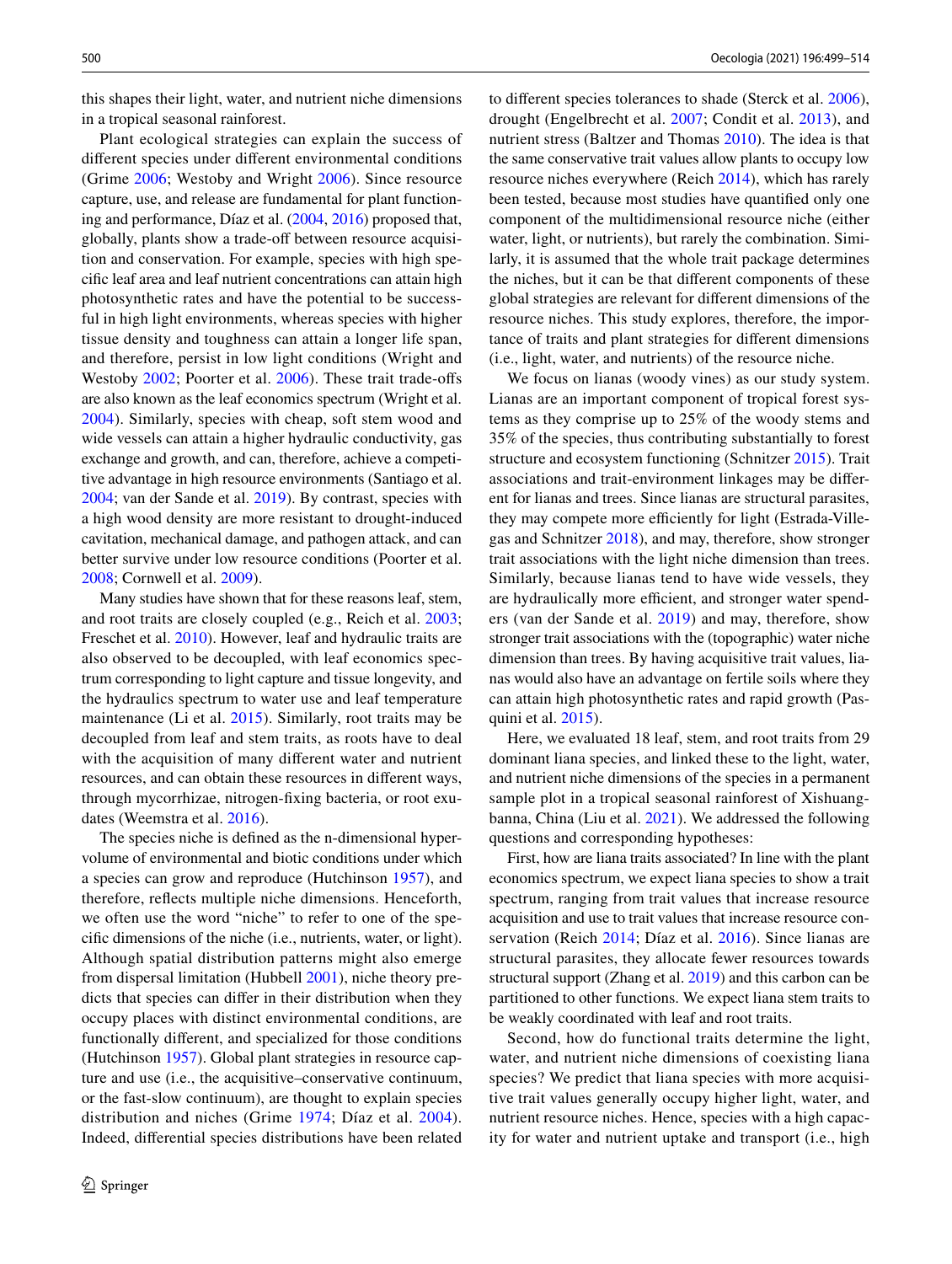specifc root length, wide stem vessel diameter and high leaf venation density), efficient leaf display (i.e., large leaf area and high specifc leaf area), high leaf nutrient concentrations and fast gas exchange (i.e., high stomatal density, length, and pore index) will occupy high resource niches. In contrast, species with trait values that increase the persistence of roots, stems, and leaves (i.e., low specific root length, high wood density, high leaf thickness and dry matter content) will occupy low resource niches. We also expect that the light niche is best predicted by traits that refect carbon construction costs and longevity (e.g., leaf and wood densities), that the water niche is best predicted by traits related to water transport (e.g., vessel diameter, leaf venation and stomata), and that the nutrient niche is best predicted by traits that refect nutrient use (e.g., leaf nutrient concentrations and N:P ratio).

Third, which traits shape the abundance of liana species? We expect the most abundant species to be the one that is best adapted to the prevailing, most common environmental conditions in the plot. We expect the multivariate strategy to increase the performance under given environmental conditions, and hence, also under the prevailing environmental conditions. Since the tropical forest of Xishuangbanna is relatively humid and has a tall and closed canopy (Cao et al. [2006](#page-13-13)), we expect light to be the main limiting resource for the growth and survival of liana species, and that species with conservative traits related to carbon conservation and shade tolerance (i.e., high wood density and low specifc leaf area) will be more abundant.

## <span id="page-2-0"></span>**Methods**

### **Study site**

This study was conducted in the 20-ha Xishuangbanna Forest Dynamics Plot in Yunnan Province, Southwest China (21°37′ 08′′ N, 101°35′ 07′′ E). Mean annual rainfall is 1493 mm and mean annual temperature is 21.8 °C (Cao et al. [2006](#page-13-13)). The climate is shaped by warm-wet air masses from the Indian Ocean and continental air masses from the subtropical regions in summer and winter, which results in an alternation of dry and rainy seasons with a typical monsoon climate. The main soil type is laterite (Cao et al. [2006](#page-13-13)). The topography of the plot is heterogeneous with an elevational range from 709 to 869 m. The plot is trisected by three perennial streams that join in the Southwest of the plot (Lan et al. [2009\)](#page-14-13). The vegetation in the area is a tropical seasonal rainforest with a canopy height of up to 60 m (Zhu [2006](#page-15-9)). The forest is dominated by *Parashorea chinensis* (Dipterocarpaceae), *Pittosporopsis kerrii* (Icacinaceae) and *Garcinia cowa* (Clusiaceae).

### **Sample design**

From 2013 to 2015, all rooted lianas with a diameter over 1 cm were tagged, mapped, and identifed in the plot according to a standard method described by Gerwing et al. [\(2006](#page-13-14)) and Schnitzer et al. ([2008](#page-15-10)). For species identifcation, plant samples were collected from October 2018 to December 2018. In total, the plot contains more than 136 liana species. For this study, we selected 29 of the most common liana species in the plot (with a density  $>$  5 stems/ha) of which leaves and branches occurred below 8 m height so that they could be sampled. The 29 species comprised 71% of the total number of marked liana individuals. Lianas can be spatially aggregated due to their short-ranged dispersal (Clark et al. [2018](#page-13-15)). To avoid bias towards individuals thriving in high resource availability, we randomly selected 3–12 individuals throughout the plot (231 individual samples in total; Table S1). An approximately 40 cm long branch was sampled from the main stem between 3 and 8 m height, i.e., in the lower forest stratum. Only samples from healthy looking, sun-exposed and pest-free individuals with a diameter more than 1 cm were selected. In case the branch did not have enough leaves for all analyses, additional branches were collected from the same individual to obtain additional leaves. At the same time, the number of the 20 m  $\times$  20 m quadrats where the individual was rooted was recorded to link the individual in a later stage with light, soil nutrient, water, and topographic data.

### **Functional trait measurements**

For each individual, morphological and anatomical leaf, stem and root traits were measured (for full names of the traits, abbreviations, units, and major eco-physiological roles, see Table [1\)](#page-3-0). These traits were selected because they represent the key traits of the leaf, stem, and root economic spectra (Wright et al. [2004;](#page-15-0) Chave et al. [2009;](#page-13-16) Díaz et al. [2016](#page-13-6)) and are potentially important for species' growth rates and ecological strategies (Poorter et al. [2008;](#page-14-6) Wright et al. [2010](#page-15-11)).

Trait measurements were made following protocols outlined by Pérez-Harguindeguy et al. ([2013\)](#page-14-14). For each individual, the branch and leaf samples were placed into a Ziplock bag with a moist paper towel to keep them hydrated. In the lab, leaves were separated from the branch, and three leaves were randomly selected. Leaf blade thickness (LT, mm) was measured at the central part of the leaf without major veins using a Syntek outside micrometer. Each leaf was scanned using a CanoScan 9000F Mark II scanner and then leaf area  $(LA, mm^2)$  was calculated using ImageJ software (v.1.52a; Wayne Rasband, National Institutes of Health, USA; <http://imagej.nih.gov/ij>). Leaf water-saturated fresh mass was measured after leaves were immersed for 2 h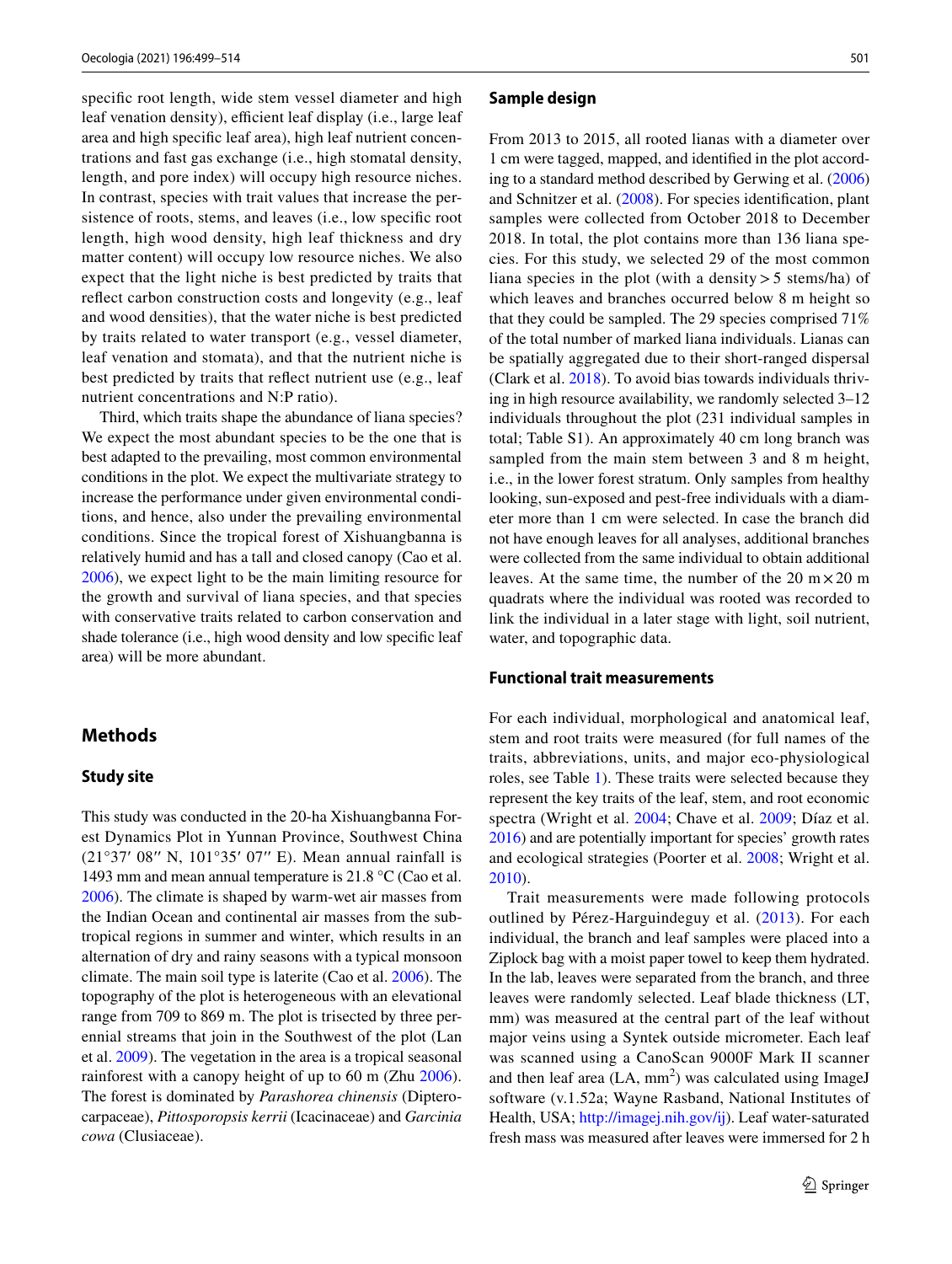<span id="page-3-0"></span>

|  |  | Table 1 Overview of 18 functional traits studied: group of variable, name, abbreviation, unit, and major role in the plant |  |  |  |  |  |  |
|--|--|----------------------------------------------------------------------------------------------------------------------------|--|--|--|--|--|--|
|--|--|----------------------------------------------------------------------------------------------------------------------------|--|--|--|--|--|--|

| Trait name                             | Units                              | Abbreviation Major role |                                                                                                                                                                           | Source                                                          |
|----------------------------------------|------------------------------------|-------------------------|---------------------------------------------------------------------------------------------------------------------------------------------------------------------------|-----------------------------------------------------------------|
| Leaf traits                            |                                    |                         |                                                                                                                                                                           |                                                                 |
| Leaf thickness                         | mm                                 | LT                      | Increases physical leaf strength and path<br>length for $CO2$ diffusion                                                                                                   | Niinemets (1999)                                                |
| Leaf area                              | mm <sup>2</sup>                    | LA                      | Increases light interception, carbon gain<br>and water loss                                                                                                               | Maharjan et al. (2011)                                          |
| Specific leaf area                     | $mm2$ mg <sup>-1</sup>             | <b>SLA</b>              | Correlates positively with photosyn-<br>thetic capacity and leaf turnover                                                                                                 | Pérez-Harguindeguy et al. (2013)                                |
| Leaf dry matter content                | $mg g^{-1}$                        | <b>LDMC</b>             | Correlates with leaf toughness                                                                                                                                            | Pérez-Harguindeguy et al. (2013)                                |
| Leaf density                           | $mg$ mm <sup><math>-3</math></sup> | LD                      | Dense leaves increase the resistance to<br>$CO2$ diffusion and, hence, decrease<br>photosynthetic carbon gain                                                             | Niinemets (1999)                                                |
| Vein density                           | $mm \, mm^{-2}$ VD                 |                         | A structural determinant of hydraulic<br>conductance and Photosynthetic rate                                                                                              | Pérez-Harguindeguy et al. (2013)                                |
| Stomatal density                       | no. $mm^{-2}$                      | <b>SD</b>               | Allows for a high supply of $CO2$ for<br>assimilation, but increases transpira-<br>tion                                                                                   | Tanaka and Shiraiwa (2009)                                      |
| Stomatal length                        | μm                                 | <b>SL</b>               | Controls the exchange of gases—most<br>importantly water vapor and $CO2$                                                                                                  | Hetherington and Woodward (2003)                                |
| Stomatal pore index $(SL^2 \times SD)$ | unitless                           | <b>SPI</b>              | Increases leaf hydraulic conductance,<br>photosynthesis, and transpiration                                                                                                | Sack et al. (2003)                                              |
| Leaf nitrogen concentration            | $mg g^{-1}$                        | <b>LNC</b>              | Increases the maximum photosynthetic<br>rate, correlated with SLA                                                                                                         | Pérez-Harguindeguy et al. (2013)                                |
| Leaf phosphorus concentration          | $mg g^{-1}$                        | <b>LPC</b>              | Contributes to photosynthesis and other<br>metabolic processes                                                                                                            | Pérez-Harguindeguy et al. (2013)                                |
| Leaf potassium concentration           | $mg g^{-1}$                        | <b>LKC</b>              | Contributes to stomatal coordination                                                                                                                                      | Lines-Kelly (2000)                                              |
| Leaf magnesium concentration           | $mg g^{-1}$                        | LMgC                    | Key component of chlorophyll and vital<br>for photosynthesis                                                                                                              | Lines-Kelly (2000)                                              |
| Leaf zinc concentration                | $mg g^{-1}$                        | LZnC                    | Contributes to plant hormones responsi-<br>ble for stem and leaf expansion                                                                                                | Lines-Kelly $(2000)$                                            |
| Leaf nitrogen to phosphorus ratio      |                                    | N:P                     | Indicates whether N or P is limited to<br>plant growth                                                                                                                    | Pérez-Harguindeguy et al. (2013)                                |
| Stem traits                            |                                    |                         |                                                                                                                                                                           |                                                                 |
| Wood density                           | $g \text{ cm}^{-3}$                | WD                      | Positively correlates with strength<br>(resistance to trunk breakage),<br>mechanical safety, and cavitation<br>resistances, and negatively correlates<br>with growth rate | Van Gelder et al. (2006)<br>Larjavaara and Muller-Landau (2010) |
| Vessel diameter                        | Mm                                 | VesD                    | Increases water transport efficiency                                                                                                                                      | Tyree et al. (1994)                                             |
| Root traits                            |                                    |                         |                                                                                                                                                                           |                                                                 |
| Specific root length                   | $m g^{-1}$                         | <b>SRL</b>              | Increases potential nutrient and water<br>uptake rates                                                                                                                    | Weemstra et al. $(2016)$                                        |

in water. Leaves were subsequently oven-dried at 70 °C for leaf dry mass.

Stomatal density was measured using the impression method. We applied clear nail varnish to a  $1 \text{ cm}^2$  patch on the abaxial lamina immediately to the right of the mid vein (avoiding major veins). After 10 min, the nail polish was removed and mounted on a glass slide for making images under a microscope (Leica Microsystems Ltd., Leica DM2500, Germany). Four images were taken using 200–400× magnifcation, resulting in ca. 20–80 stomata per image, the scale was added at the same time. Stomatal

density (SD, no.  $mm^{-2}$ ) of each leaf was measured by averaging the total number of stomata for each of the four images. Stomatal length (SL, mm) was measured for fve randomly selected stomata on each image and was then averaged. The stomatal counts and measurements were conducted using the imaging software ImageJ (v.1.52a; Wayne Rasband, National Institutes of Health, USA; [http://imagej.](http://imagej.nih.gov/ij) [nih.gov/ij\)](http://imagej.nih.gov/ij).

To measure the density of minor veins, for each species, several approximately  $1 \text{ cm}^2$  diamonds were excised from the central section of sample leaves and were kept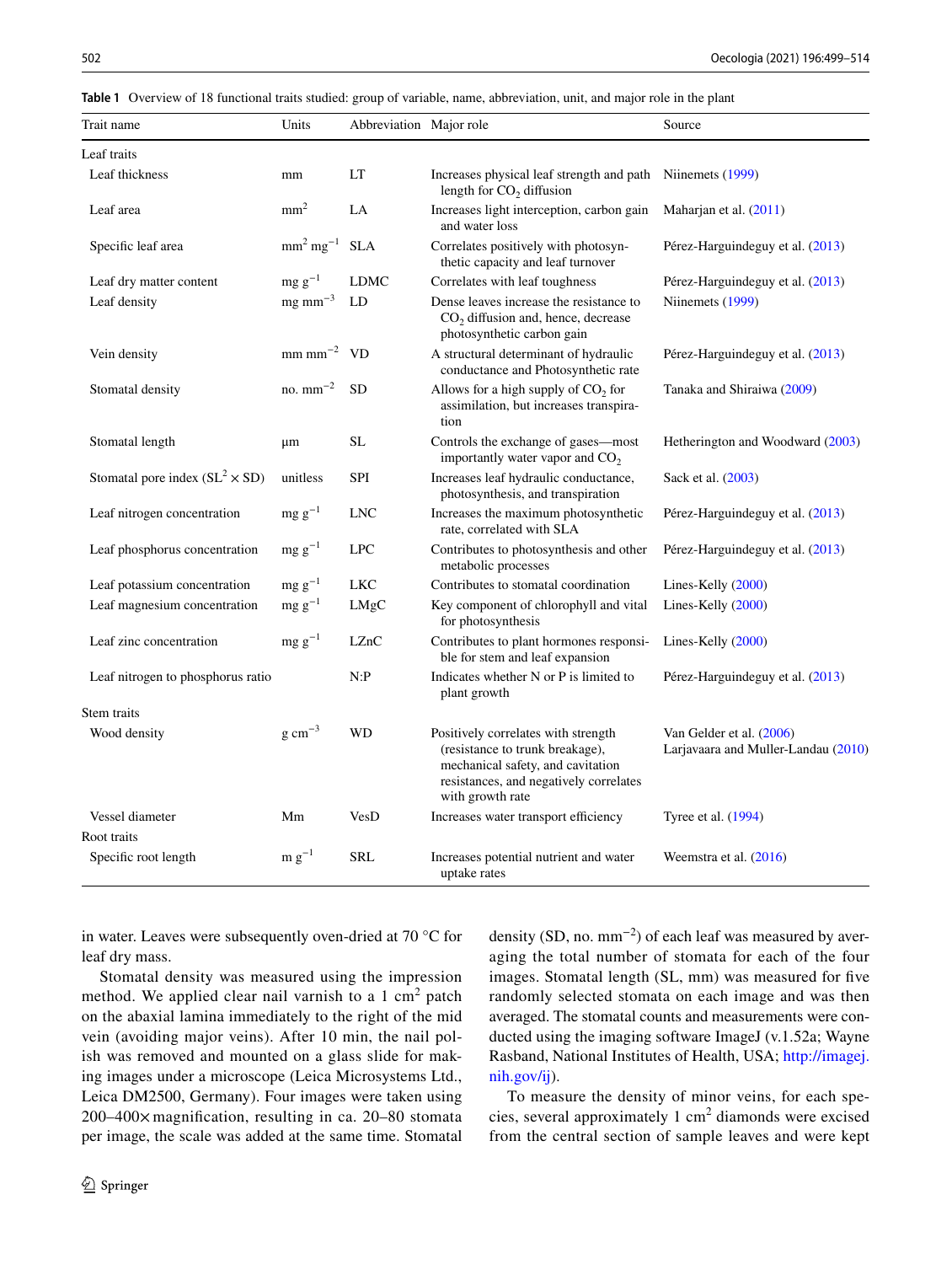in FAA solution [formalin:glacial acetic acid:ethanol  $(70\%) = 5\% : 5\% : 90\%$  for storage. These leaf diamonds were immersed in a 5% NaOH solution and were heated in water bath at 65 °C. The solution was replaced once it turned dark until the veins were exposed. The samples were then washed with distilled water three times, and the diamonds that turned transparent were placed on glass slides and were stained with 1% safranin. For each leaf diamond, four images (with scale) were taken at  $100 \times$  magnification using the microscope. The length of the minor veins within the view feld was frst traced and then measured using the ImageJ software (v.1.52a; Wayne Rasband, National Institutes of Health, USA; <http://imagej.nih.gov/ij>).

To measure leaf nutrient concentrations, fresh leaf samples were cleaned with a moist tissue and then oven-dried at 70 °C for at least 48 h, ground to a fne powder with a crusher, and then passed through a 60-mesh sieve. The powders were placed in plastic bags and sent to the Public Technology Service Center, Xishuangbanna Tropical Botanical Garden, Chinese Academy of Sciences. In the laboratory, leaf nitrogen concentration (LNC, mg  $g^{-1}$ ) was analyzed using an Elemental Analyzer (Vario MAX CN, Elementar Analysensysteme GmbH, Germany). An inductively coupled plasma atomic-emission spectrometer (iCAP7400, Thermo Fisher Scientifc, Bremen, Germany) was used to measure leaf phosphorus concentration (LPC, mg  $g^{-1}$ ), leaf potassium concentration (LKC mg  $g^{-1}$ ), leaf magnesium concentration (LMgC, mg  $g^{-1}$ ) and leaf zinc concentration (LZnC,  $mg g^{-1}$ ).

Stem traits were determined from a 5-cm-long branch segment at the base of each collected branch. The bark and pith were excluded and then the fresh wood volume  $(cm<sup>3</sup>)$ was determined using the water displacement method. This branch segment was then dried in an oven at 70 °C for 72 h and then weighted for its dry weight (g).

An additional ca. 3 cm branch piece was sampled from the branch base for anatomical measurements and embedded in FAA. For each branch sample, four cross-section images were taken at  $100-500\times$  magnification using a microscope (Zeiss Smartzoom 5 Digital Microscope, Germany). For each original image, to avoid the threshold diference in ImageJ analysis, we frst erased the vessel area with the eraser tool in Adobe Photoshop CS6, then imported to the ImageJ Software where measurements were fnished automatically without color. To estimate the vessel diameter (VesD,  $\mu$ m), the ten widest vessel diameters from each of the four images were measured and averaged. We focused on the largest vessels because they are expected to contribute the strongest to hydraulic conductance (Tyree et al. [1994](#page-15-14)).

To sample liana roots, the roots were dug up from 0 to 20 cm soil depth. Most of the soil was removed by slightly shaking the roots. The root sample was then placed into a marked Ziplock bag with moist paper towels to keep the sample hydrated. The roots were then carefully cleaned and placed in a shallow tray of water and fully spread out using scissors and scotch tape. Since plant roots are often divided by root (ramifcation) order, the third branch order of fne roots (starting at the root tip) was cut for measurements, as this part of the roots are responsible for nutrient uptake (Fitter [1982](#page-13-17)). The root length was measured using a scanner (CanoScan 9000F Mark II) and was further analyzed with the WinRHIZO (Regent Instruments Inc., Quebec, Canada) root analysis program. The roots were oven-dried at 70 °C for 72 h and weighed for their dry mass.

### **Functional trait calculations**

Specific leaf area (SLA,  $mm^2$  mg<sup>-1</sup>) was calculated as the leaf area per unit leaf dry mass. Petioles were not included in the SLA calculation as they can be very large for rainforest species, and because they are more related to leaf positioning than biomass efficiency for leaf display. For compound leaves, SLA was based on all available leafets, but the rachis was not included in the SLA calculation because rachis was much heavier than the sum of the leafets. Leaf dry matter content (LDMC, mg  $g^{-1}$ ) was calculated as the leaf dry mass divided by the leaf water-saturated fresh mass. Leaf density (LD, g cm<sup>-3</sup>) is the leaf dry mass per unit leaf volume, and it was calculated as  $1/(SLA \times LT)$ . The minor vein density (VD, mm mm<sup> $-2$ </sup>) was calculated as the total length of minor veins per unit area. Stomatal pore index (SPI, unitless) was calculated as  $SD \times SL2$ . Wood density (WD, g cm<sup>-3</sup>) was calculated as branch wood dry mass over branch fresh wood volume without bark. Specific root length (SRL, m  $g^{-1}$ ) was calculated as the root length per unit root dry mass.

### **Soil nutrient niches**

To quantify soil nutrient availability across the plot, soils were sampled in a systematic way to create soil nutrient maps. The soil was sampled in 2011 using a regular  $30 \text{ m} \times 30 \text{ m}$  grid throughout the 20-ha plot. Each of the 252 nodes in this grid was used as a "base point". Together with each base point, two additional sampling points were added, located at random distances of 2 and 5 m, 2 and 15 m or 5 and 15 m along a random compass bearing away from the correlated base point. Hence, in total, 756 soil samples were taken. At each sample point, 500 g of topsoil at 0–10 cm depth was collected, as the topsoil layer is most nutrient rich, and plants obtain most soil nutrients from the topsoil. Fresh soil samples were placed in plastic bags, shipped to the Public Technology Service Center, Xishuangbanna Tropical Botanical Garden, Chinese Academy of Sciences for nutrient analysis (nitrogen, phosphorus, and potassium). Using this original soil data, an ordinary kriging was performed to generate a sub-quadrat grid map of  $10 \text{ m} \times 10 \text{ m}$  for each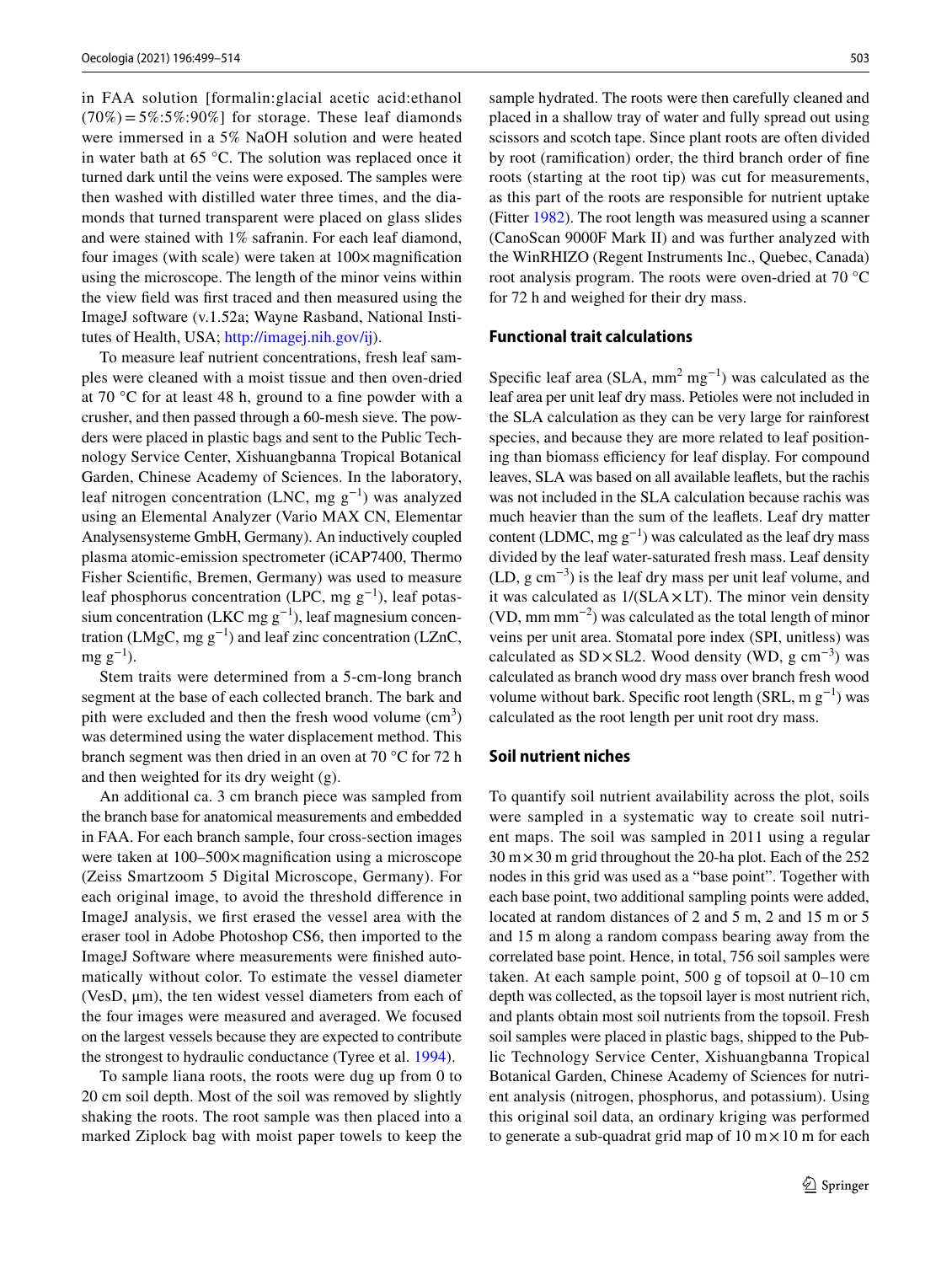soil variable (Cressie [1992\)](#page-13-18). For each 20 m $\times$  20 m quadrat, soil nutrient concentrations were then calculated as the mean of the values at each of the nine nodes of the  $10 \text{ m} \times 10 \text{ m}$ sub-quadrats within that quadrat using the geoR package in the R (see Hu et al. [2012\)](#page-14-21). For each species, the soil nutrient niche dimensions of soil N, P, and K were quantifed as the average value of the soil nutrients of the quadrats where rooted individuals of the species were found.

### **Water availability**

Spatial topographic information was used to quantify the water availability. To describe the topography, the plot was subdivided into 500 20  $m \times 20$  m quadrats. For each quadrat, the elevation and slope were measured following Harms et al. ([2001\)](#page-14-22): the elevation was calculated as the mean of the elevation at the four quadrat corners and the slope was based on the mean angular deviation from the horizontal of each of the four triangular planes formed by connecting three corners. We used the topographic wetness index (TWI) to describe the water niche of the species. For each species, the water niche was quantifed as the average value of the TWI of quadrats where rooted individuals of the species were found. This index is defined as  $TWI = ln(\alpha / \tan \beta)$ , where  $\alpha$  is the local upslope area draining through a certain point per unit contour length and tan β is the local slope in radians (Beven and Kirkby [1979](#page-13-19)). The specifc catchment area is a parameter describing the tendency of the site to receive water from upslope area and local slope is a parameter describing the tendency to evacuate water (Gruber and Peckham [2009\)](#page-14-23). This index is, therefore, a relative measure of the long-term soil moisture availability of a given site in the landscape. High TWI indicates a strong water accumulation. In ArcGis Desktop 10.6.1, we used the Flow Accumulation tool to calculate  $\alpha$  and the slope tool to calculate β. It should be said that TWI is a topographic measure of potential water availability. It would have been better to really measure soil water potential across the plot as it is also determined by soil depth and texture, but this is logistically challenging.

### **Light niche**

To quantify the light niche for all liana species, we inferred the light conditions for each quadrat from the forest structure. The quadrat (20 m $\times$  20 m) was defined as a "gap" when its vertically projected open area was larger than 50% (i.e.,>200 m<sup>2</sup>) of the quadrat in 2014 (Nicholas [1982](#page-14-24); Liu et al. [2014](#page-14-25)). In total, there were 31 gaps in the 20-ha plot. For each species, the percentage of individuals in the 20-ha plot that occurred in gaps was quantifed as the species light niche. The binary measure of gaps (present in gaps or not) becomes, therefore, a continuous estimator of the light niche dimension, varying

from 0% when no individuals are found in gaps, to 100% when all individuals are situated in gaps.

### **Statistical analyses**

The variation in environmental factors encountered in the studied forest is visualized by relative frequency diagrams showing our observations for all quadrats (Fig. S1). For the analysis, we compiled a dataset with species mean values for all measured plant traits (Table [1\)](#page-3-0). All statistical tests were conducted using RStudio R 3.6.2 (R Core Team [2019\)](#page-14-26). Eight traits (LA, SLA, SD, SL, LKC, LMgC, LZnC, and VesD) were ln-transformed to achieve normality. Since SRL data were missing for 4 species, we used the package "missMDA" to impute missing values, thus yielding a dataset of 18 functional traits for 29 liana species.

To evaluate how traits were associated, we used pairwise Pearson's correlation and a principal component analysis (PCA) using species mean values as data points. Since SLA plays a pivotal role in the leaf economics spectrum, an additional multiple regression was used to evaluate how SLA depends on its underlying components, LT and LD.

To evaluate which traits shape the species niche, we ftted all possible linear regression models that included combinations of 18 species' mean traits using the dredge function of the MuMIn package (Barton [2012](#page-13-20)), with the 18 species' mean traits as explanatory variables and the species niche as the dependent variable. To avoid multicollinearity, six variables (LA, LD, LDMC, SL, N\_P, and WD) with a Variance Infation Factor>5 were excluded before model ftting (Zuur et al. [2010](#page-15-15)). We then selected the best-ftting models with delta Akaike information criterion  $(\Delta AICc) < 2$ , and averaged the coefficients of the best-fitting models to obtain the most robust and conservative model coefficients (compared to using only the best-ftting model). We did so use the model.avg function of the MuMIn package in R (Sterck et al. [2014](#page-15-16)).

To evaluate whether multivariate trait strategies can provide a better prediction of the species niche, we quantifed the species strategy as the species regression scores on the frst and second axis of the trait PCA, and did a series of multiple regressions of the fve species niches on the two principal components. We then compared their  $R^2$  with best models. The same analysis was conducted between liana relative abundance in the plot and functional traits. Relative abundance was calculated as the total individuals of each species divided by the total individuals of all liana species across the plot.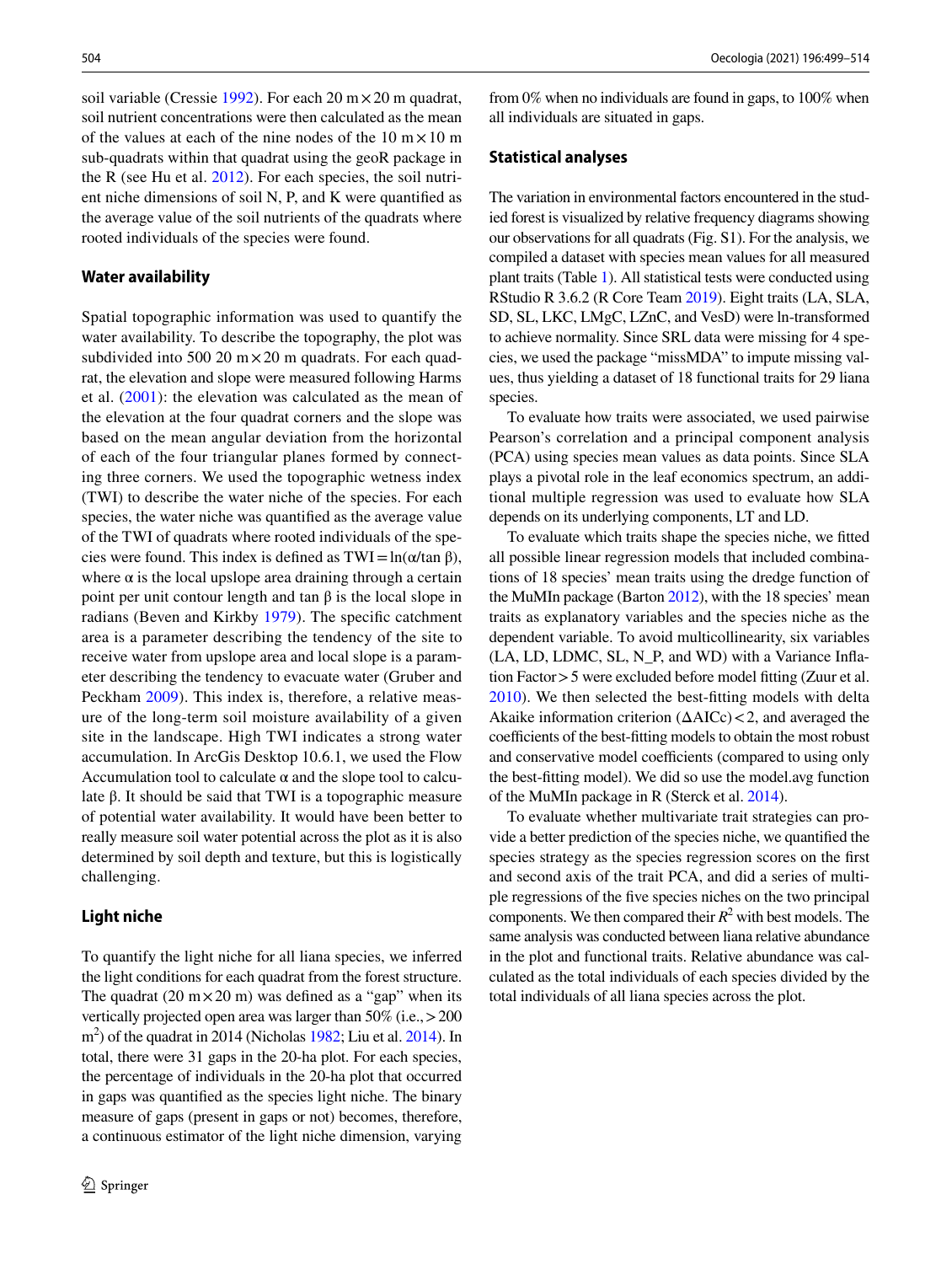### **Results**

### **Trait correlations**

The frst two PCA axes explained 55% of the variation and showed two spectra of trait variation. The frst PCA axis ranged from liana species with water-conserving traits and tough tissues to the left (i.e., high leaf density, leaf dry matter content, wood density), to liana species with a more water-spending strategy and soft tissues (high vessel diameter and stomatal length) to the right (Fig. [1\)](#page-8-0). Unexpectedly, leaf nutrient traits were not signifcantly associated with this axis. The second PCA axis showed changes across liana species in leaf nutrient concentration (Fig. [1](#page-8-0)), SRL and SLA. The second PCA axis refected photosynthetic carbon gain and was mostly determined by SLA and LNC, and by LZnC and LKC, which are related to metabolism (Zn) and potential gas exchange (K).

Relationships between functional traits were analyzed among the 29 liana species (Table [2\)](#page-7-0). Traits of the waterconservation spectrum (LDMC, LD, VD, and SD) were signifcantly positively correlated with each other and with stem trait wood density (WD) (Table [2](#page-7-0) and Fig. [2](#page-9-0)a). The same trend was found for the water–acquisitive spectrum, with lianas possessing increased vessel diameter (VesD) having larger stomata (high SL). In this resource capture spectrum, SLA was positively associated with LNC (Fig. [2b](#page-9-0)). Surprisingly, specifc root length (SRL) did not show any signifcant relationships with leaf and stem traits (Table [2](#page-7-0)). A multiple regression of ln(SLA) on ln(leaf thickness) and ln(leaf density) showed that SLA was equally determined by leaf thickness (standardized regression coefficient =  $-1.07$ ,  $P < 0.001$ ) and leaf density (standardized regression coefficient =  $-1.06$ ,  $P < 0.001$ ).

### **Functional traits as predictors of resource niches**

The all-subset regression analysis showed that liana resource niches were determined by diferent functional traits (Table [3,](#page-8-1) Fig. [3,](#page-10-0) and Table S3). For the light niche, the best models  $(\Delta AICc < 2)$  showed that species associated with higher light conditions had higher LPC and LZnC (Table [3](#page-8-1), Fig. [3a](#page-10-0)). Liana species occupying high water niches (TWI) had high SPI and LPC, but low LNC, vein density (VD) and thin leaves (low LT, Table [3\)](#page-8-1). Liana species that occupied nitrogen richer soils had higher LKC but thin leaves (low LT, Table [3](#page-8-1)). Species that were found at higher soil phosphorus levels had higher leaf phosphorus and potassium concentrations but lower LNC and LT (Table [3\)](#page-8-1). LPC and LNC were the best predictor of the potassium niche (as indicated by the highest relative importance based on the sum of the Akaike weights). Liana species with high LPC occupied niches with high potassium concentrations, whereas lianas with high LNC occupied niches with low potassium concentrations (Table [3\)](#page-8-1).

Liana resource niches can also be predicted by multivariate trait strategies as captured by species scores on the PCA axes (Fig. [1](#page-8-0)). Linear regression indicated that PC1 was signifcantly positively related to the liana species distribution along gradients in soil potassium ( $R^2$ =0.18, *P* = 0.0227, Fig. [3c](#page-10-0) and Table S4) and tended to be positively related to liana distribution along the topographic water availability  $(R^2=0.11, P=0.0751,$  Table S4). PC2 was positively related to the potassium  $(R^2=0.22, P=0.0112,$  Table S4) and light availability  $(R^2 = 0.26, P = 0.0044, Fig. 3d and Table S4)$  $(R^2 = 0.26, P = 0.0044, Fig. 3d and Table S4)$  $(R^2 = 0.26, P = 0.0044, Fig. 3d and Table S4)$ niches. Surprisingly, neither PC1 nor PC2 were signifcantly related with the water niche (TWI, Table S4).

Liana multivariate trait strategies were not associated with species abundance (Table S4). Surprisingly, stomatal density was the best predictor of liana abundance, with species possessing more stomata attaining a higher abundance (Table [3](#page-8-1) and Fig. [4](#page-10-1)), although this trend was mainly driven by Kadsura heteroclita; no signifcant relationship between liana abundance and traits was found when the species was excluded.

# **Discussion**

We evaluated traits from 29 coexisting liana species and asked how liana traits are associated, what plant strategies can be distinguished, and whether diferent traits shape different species niches. We found that lianas showed a primary spectrum in tissue toughness and water use, and a secondary spectrum in nutrient and carbon acquisition. Liana species with more acquisitive trait values occupied higher light and nutrient resource niches, but diferent traits were important for diferent niche dimensions.

# **A primary spectrum in toughness and water use, and a secondary spectrum in nutrient and carbon acquisition**

We hypothesized that liana species would show a trait spectrum, ranging from trait values that increase resource acquisition and use, to trait values that increase resource conservation. Rather than one spectrum we found two spectra: the frst PCA axis represents a tissue toughness and waterspending spectrum, and the second PCA axis a resource acquisition spectrum (Fig. [1](#page-8-0)). Intriguingly, each spectrum partly refects the conservative–acquisitive paradigm, but at the same time these two spectra are also independent from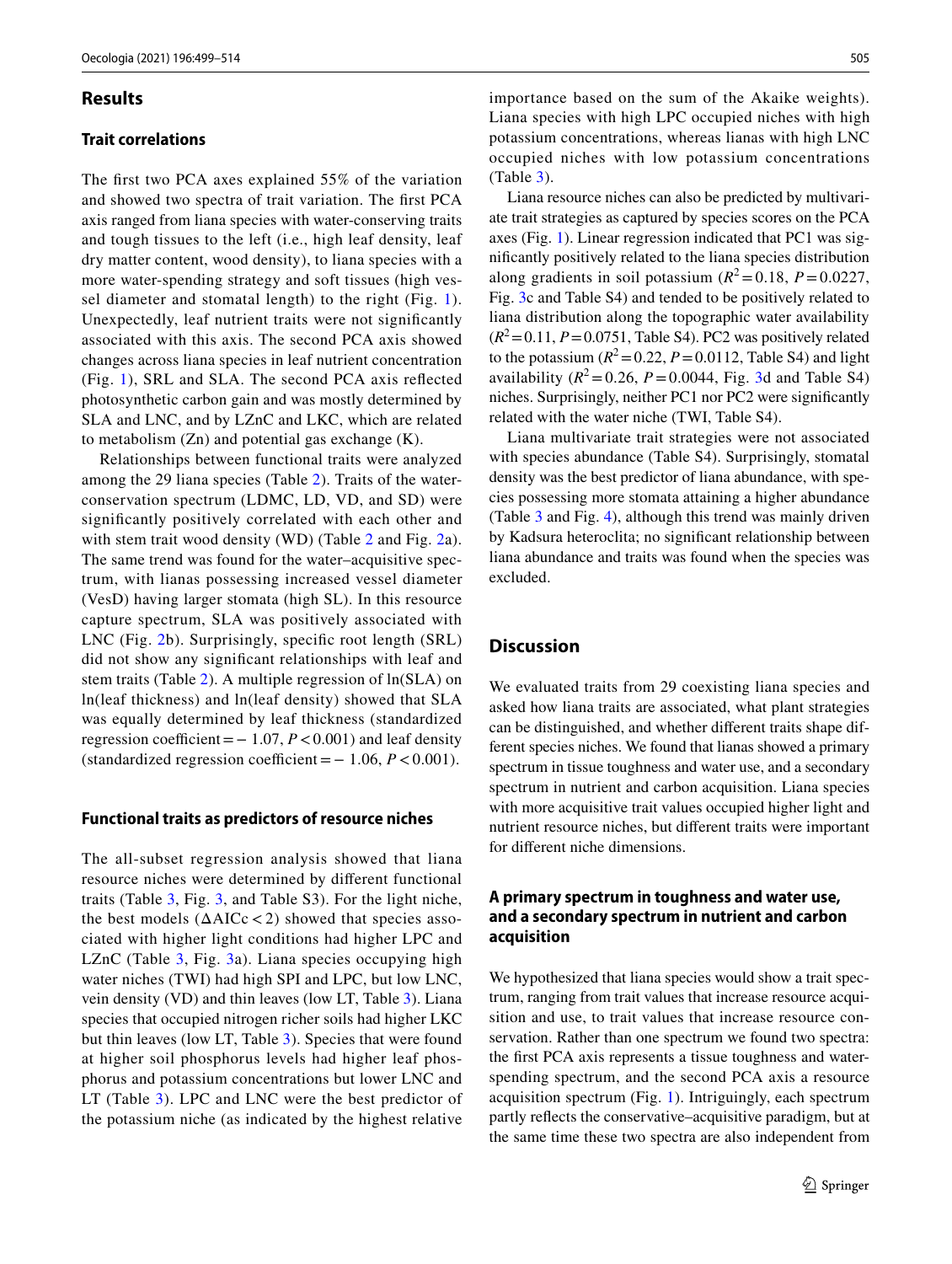|                                                                   |            |            | <b>Table 2</b> Pearson's correlation among 18 leaf, stem, and root traits (see Table 1 for trait abbreviations) of 29 liana species in the tropical seasonal rainforest of Xishuangbanna, China |            |                  |                   |            |           |            |          |            |           |         |         |           |           |         |
|-------------------------------------------------------------------|------------|------------|-------------------------------------------------------------------------------------------------------------------------------------------------------------------------------------------------|------------|------------------|-------------------|------------|-----------|------------|----------|------------|-----------|---------|---------|-----------|-----------|---------|
|                                                                   | Ë          | A          | $\Xi$                                                                                                                                                                                           | LDMC       | <b>ALS</b>       | Ş                 | <b>GS</b>  | 1S        | <b>IdS</b> | LNC      | LPC        | LKC       | LMgC    | LZnC    | 2.<br>Z   | Ş         | VesD    |
|                                                                   | 0.26       |            |                                                                                                                                                                                                 |            |                  |                   |            |           |            |          |            |           |         |         |           |           |         |
|                                                                   | $-0.71**$  | $-0.32$    |                                                                                                                                                                                                 |            |                  |                   |            |           |            |          |            |           |         |         |           |           |         |
| <b>NKC</b>                                                        | $-0.67**$  | $-0.3$     | $0.91**$                                                                                                                                                                                        |            |                  |                   |            |           |            |          |            |           |         |         |           |           |         |
| <b>SLA</b>                                                        | $-0.45*$   | 0.09       | $-0.25$                                                                                                                                                                                         | $-0.2$     |                  |                   |            |           |            |          |            |           |         |         |           |           |         |
|                                                                   | $-0.72**$  | $-0.14$    | $0.76***$                                                                                                                                                                                       | $0.84***$  | $\frac{8}{3}$    |                   |            |           |            |          |            |           |         |         |           |           |         |
|                                                                   | $-0.50**$  | $-0.01$    | $0.67***$                                                                                                                                                                                       | $0.67**$   | 16               | $0.67***$         |            |           |            |          |            |           |         |         |           |           |         |
|                                                                   | $0.58***$  | 0.14       | $-0.70**$                                                                                                                                                                                       | $-0.66**$  | $0.02\,$         | $-0.68**$         | $-0.87***$ |           |            |          |            |           |         |         |           |           |         |
| SPI                                                               | 0.10       | 0.31       | $-0.09$                                                                                                                                                                                         | $-0.03$    | 0.07             | $0.01\,$          | 0.21       | 0.27      |            |          |            |           |         |         |           |           |         |
| $\overline{K}$                                                    | $-0.31$    | 0.23       | $0.08\,$                                                                                                                                                                                        | $0.17$     | $0.50**$         | 0.16              | 0.19       | $-0.26$   | $-0.02$    |          |            |           |         |         |           |           |         |
| P <sub>C</sub>                                                    | 0.22       | $0.69**$   | $-0.31$                                                                                                                                                                                         | $-0.26$    | 0.19             | $-0.24$           | $-0.05$    | 0.09      | 0.12       | $0.57**$ |            |           |         |         |           |           |         |
| <b>JXC</b>                                                        | $0.44*$    | $0.39*$    | $-0.549**$                                                                                                                                                                                      | $-0.60***$ | 0.04             | $-0.54***$        | $-0.33$    | 0.29      | $-0.13$    | 0.07     | $0.50***$  |           |         |         |           |           |         |
| $\begin{array}{c}\n\Box\text{MgC} \\ \Box\text{ZnC}\n\end{array}$ | 0.32       | 0.12       | $-0.29$                                                                                                                                                                                         | $-0.50**$  | $-0.12$          | $-0.46*$          | $-0.24$    | 0.35      | 0.18       | $-0.33$  | $-0.09$    | $0.52***$ |         |         |           |           |         |
|                                                                   | $-0.28$    | 0.15       |                                                                                                                                                                                                 | $-0.06$    | $40*$<br>$\circ$ | 0.09              | 0.22       | $-0.32$   | $-0.17$    | $0.41*$  | $0.43*$    | 0.35      | 0.13    |         |           |           |         |
| $\frac{P}{Z}$                                                     | $-0.54***$ | $-0.57***$ | $0.47**$                                                                                                                                                                                        | $0.49**$   | 0.22             | $0.44*$           | 0.29       | $-0.37*$  | $-0.11$    | 0.31     | $-0.57***$ | $-0.46*$  | $-0.11$ | $-0.09$ |           |           |         |
| QW                                                                | $-0.48***$ | $-0.58***$ | $0.72***$                                                                                                                                                                                       | $0.75***$  | $-0.19$          | $0.58***$         | $0.57***$  | $-0.63**$ | $-0.19$    | 0.13     | $-0.40*$   | $-0.42*$  | $-0.27$ | $-0.14$ | $0.66***$ |           |         |
| VesD                                                              | $0.51***$  | 0.31       | $-0.57**$                                                                                                                                                                                       | $-0.61***$ | $\circ$          | $0.59***$         | $-0.55***$ | $0.60**$  | 0.17       | $-0.12$  | 0.21       | 0.16      | 0.16    | $-0.15$ | $-0.41*$  | $-0.73**$ |         |
| <b>SRL</b>                                                        | $-0.03$    | 0.24       | 0.08                                                                                                                                                                                            | $-0.17$    | 0.13             | $\overline{0.11}$ | 0.27       | $-0.18$   | 0.24       | 0.17     | $\Xi$      | 0.25      | 0.03    | 0.33    | $-0.01$   | $-0.18$   | $-0.05$ |
|                                                                   |            |            | Significance levels (* $P$ < 0.05; ** $P$ < 0.01) were shown                                                                                                                                    |            |                  |                   |            |           |            |          |            |           |         |         |           |           |         |

<span id="page-7-0"></span>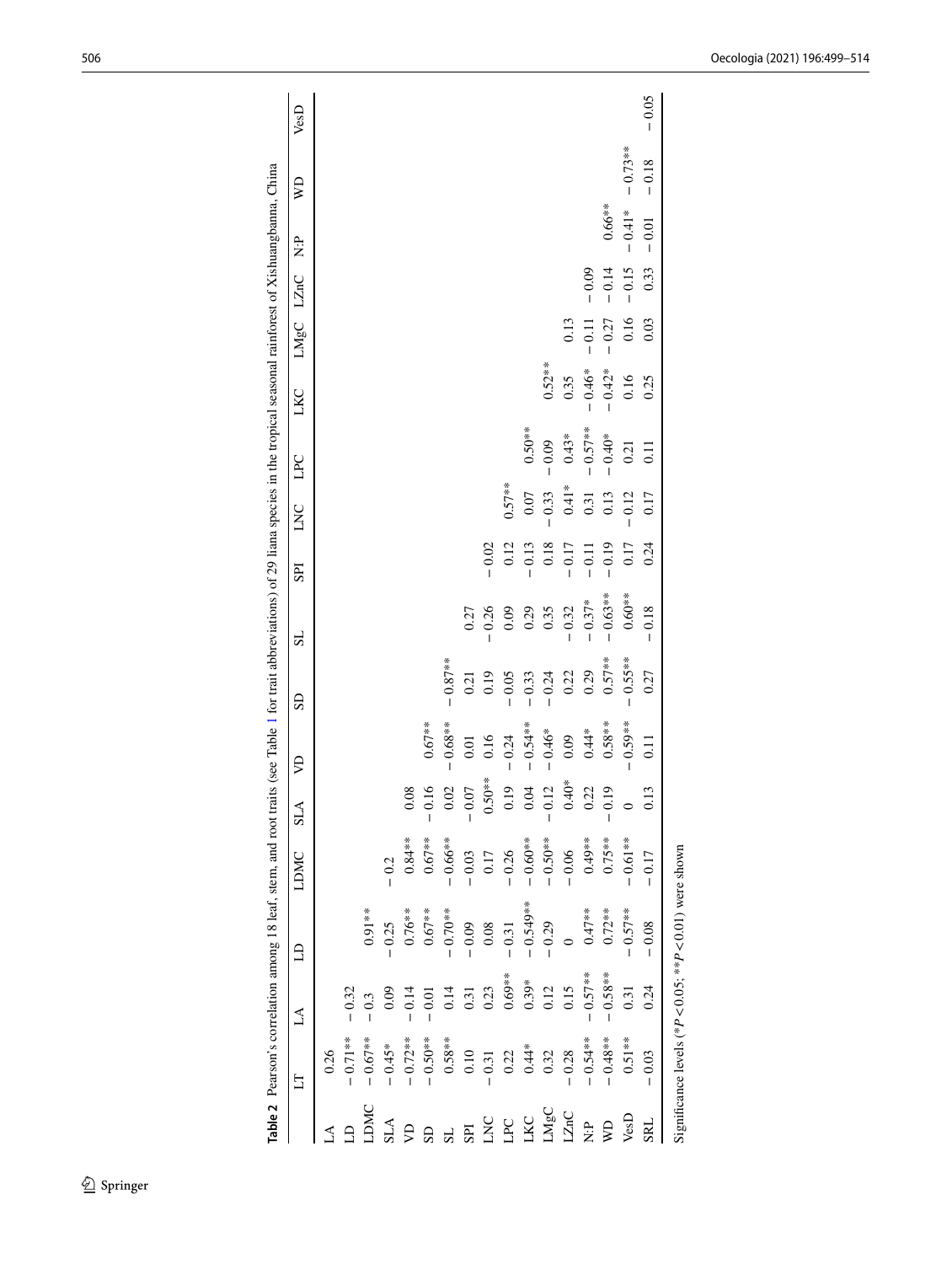<span id="page-8-0"></span>**Fig. 1** Principal component analysis (PCA) of multivariate trait associations of 18 traits for 29 liana species in a tropical seasonal rainforest in Xishuangbanna, China. Average species trait data were used as data points. The frst two PCA axes and the loadings (indicated by arrows) of 18 traits were shown. The arrows at next to the *y*-axis and *x*-axis indicate the three spectra (tissue toughness spectrum, water use spectrum, and nutrient and carbon acquisition spectrum). Each point represents one species. For trait abbreviations, see Table [1](#page-3-0). For loading scores and species code, see Table S1 and Table S2. Traits were normalized prior to analysis (see "[Methods](#page-2-0)" section)



**Table 3** The average regression

<span id="page-8-1"></span>models predicting the efects of the functional traits on niche dimensions and species relative abundance, based on all possible subset combinations of all 18 traits

|            | Light niche<br>$(\%)$ |                   | Water niche<br>(TWI) |                   |              | Nitrogen          |              | Phosphorus Potassium<br>niche (g cm <sup>-3</sup> ) niche (g cm <sup>-3</sup> ) niche (g cm <sup>-3</sup> ) dance (%) |              |                   | Relative abun- |             |
|------------|-----------------------|-------------------|----------------------|-------------------|--------------|-------------------|--------------|-----------------------------------------------------------------------------------------------------------------------|--------------|-------------------|----------------|-------------|
|            | Avg                   | Imp               | Avg                  | Imp               | Avg          | Imp               | Avg          | Imp                                                                                                                   | Avg          | Imp               | Avg            | Imp         |
| Intercept  |                       | 1.85 1.00         | 1.70                 | 1.00              | 2.02         | 1.00              | 0.37         | 1.00                                                                                                                  | 12.54 1.00   |                   |                | 0.49 1.00   |
| LT         |                       |                   | $-0.02$              | 1.00              | $-0.02$      | 1.00              | $-0.03$ 1.00 |                                                                                                                       |              |                   |                |             |
| <b>SLA</b> | $-0.18$ 0.06          |                   |                      |                   |              |                   |              |                                                                                                                       |              | $0.16$ 0.46       |                |             |
| SD         | $0.22 \quad 0.07$     |                   |                      |                   |              |                   |              | $0.01$ 0.16                                                                                                           |              |                   |                | $0.39$ 1.00 |
| VD         |                       | $0.23$ 0.07       | $-0.02 \quad 1.00$   |                   |              |                   | $-0.02$ 0.54 |                                                                                                                       |              |                   |                |             |
| <b>SPI</b> |                       | $0.29$ 0.47       |                      | $0.01 \quad 0.68$ |              |                   |              |                                                                                                                       |              |                   |                |             |
| <b>LNC</b> |                       |                   | $-0.03$ 1.00         |                   | $-0.01$ 0.32 |                   | $-0.02$ 0.84 |                                                                                                                       | $-0.28$ 1.00 |                   |                |             |
| <b>LPC</b> |                       | $0.42 \quad 0.88$ |                      | $0.03$ 1.00       |              |                   |              | $0.02 \quad 0.84$                                                                                                     |              | $0.40 \quad 1.00$ | $0.16$ 0.06    |             |
| LKC        |                       |                   |                      |                   |              | $0.03 \quad 1.00$ |              | $0.02 \quad 1.00$                                                                                                     |              |                   |                |             |
| LMgC       |                       |                   |                      |                   |              |                   |              |                                                                                                                       |              |                   | $-0.17$ 0.24   |             |
| LZnC       |                       | $0.40 \quad 0.84$ |                      |                   |              |                   |              |                                                                                                                       |              | $0.22 \quad 0.79$ | $-0.24$ 0.48   |             |
| VesD       |                       | $0.33 \quad 0.70$ |                      |                   |              |                   |              |                                                                                                                       |              |                   | $0.23$ 0.36    |             |
| <b>SRL</b> |                       |                   |                      |                   |              |                   |              |                                                                                                                       |              |                   | $-0.23$ 0.45   |             |

Traits with high Variance Infation Factor values (VIF>5) were removed prior to the test. The average model was calculated for all best models  $(\Delta AICc < 2)$ , the average coefficients (Avg) were presented, and only significant  $(P<0.05)$  results were given in bold. Relative importance (Imp) of the predictor variables was calculated as the sum of the Akaike weights over all best models in which the parameter of interest appeared. For trait abbreviations, see Table [1](#page-3-0)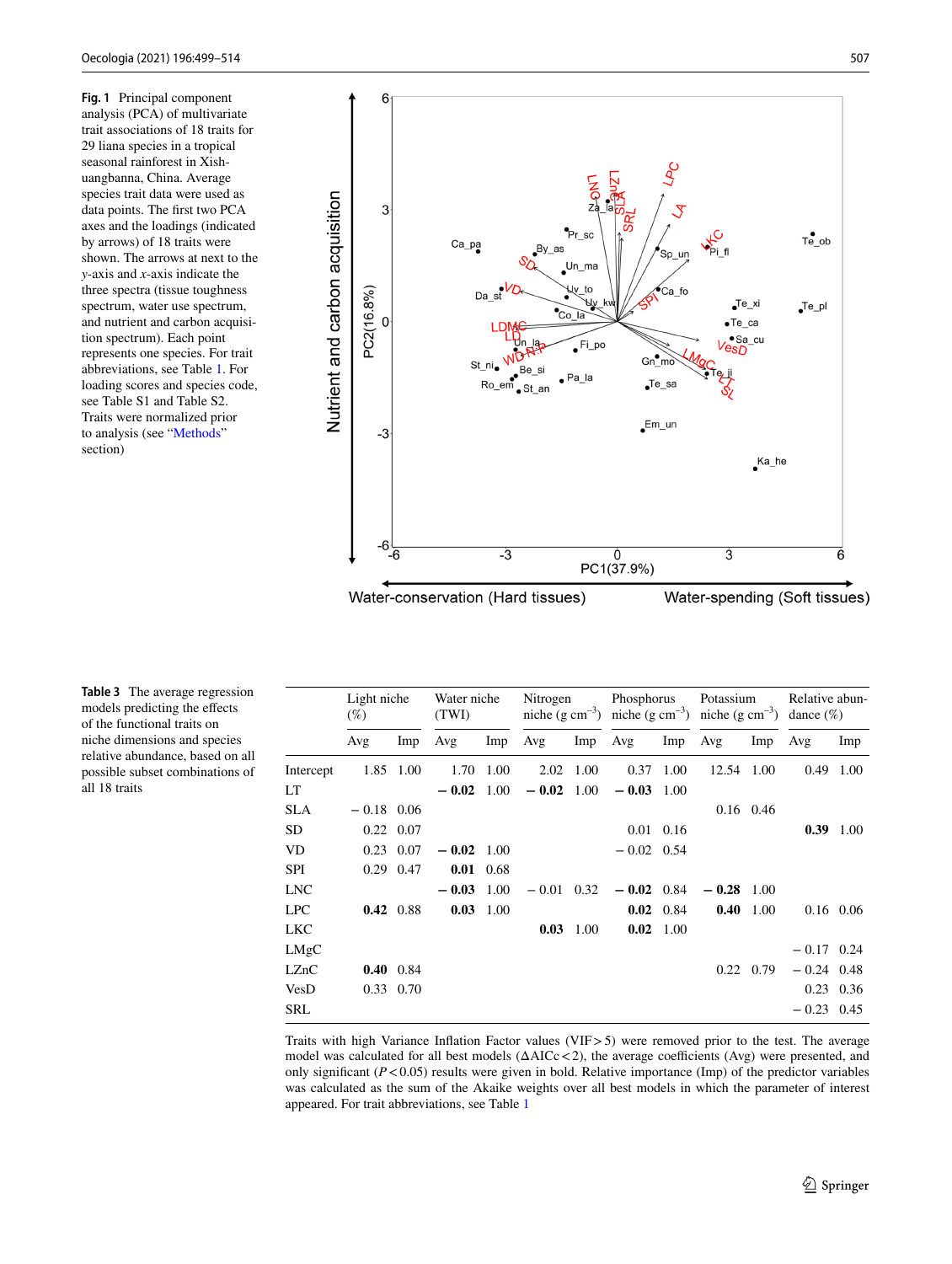

<span id="page-9-0"></span>**Fig. 2** Relationships between **a** wood density and leaf density and **b** leaf nitrogen concentration and specific leaf area across 29 liana species in Xishuangbanna tropical seasonal rainforest. Regression

each other because they are captured by two orthogonal PCA axes.

### **Spectrum in toughness and water use**

The frst PCA axis represents a toughness spectrum where traits are aligned along an axis from soft to hard tissues, with thick leaves to the right and high leaf-, wood- and leaf venation density to the left (Fig. [1\)](#page-8-0). This trait association along the first axis underlies the growth-survival trade-off that is frequently observed across tropical liana species (Gilbert et al. [2006\)](#page-13-21) and tree species (Wright et al. [2010\)](#page-15-11). Species either invest in soft tissues that facilitate fast, cost-efficient growth or they invest in hard and persistent tissues that enhance resource conservation and plant survival (Poorter and Bongers [2006](#page-14-2); Kitajima and Poorter [2010\)](#page-14-27).

This tissue toughness spectrum also refects a spectrum in water spending and conservation. At the right, there is a group of traits that are important for hydraulic integration and increased water use, with wide vessels that facilitate high stem hydraulic conductivity (Tyree et al. [1994](#page-15-14)), thick leaves with a large water content that facilitates water storage (Camilleri and Ribi [1983](#page-13-22)), large stomata that facilitate stomatal conductance and gas exchange (Lambers et al. [2008](#page-14-28)), and high leaf K concentration which is used in the guard cells to fne-tune stomatal aperture in response to temporal variation in environmental conditions (Benlloch-González et al. [2008\)](#page-13-23).

At the left hand of the PCA axis, there are two hydraulic traits (leaf venation density and stomatal density) that align with tough tissues. A high stomatal density allows plants to regulate water loss more precisely (Lawson and Blatt [2014](#page-14-29)), thus improving water conservation. Normally, vein density is thought to be associated with high water transport capacity and high photosynthetic carbon gain (Sack et al. [2005](#page-14-30)) but the fact that it does not align with the leaf photosynthetic spectrum (PCA Axis 2) means that vein density fulfills a



lines, regression equations,  $R^2$  and significance level (\* $P < 0.05$ ; \*\**P*<0.01) are shown. Each dot indicates a species. Traits were normalized as described in the ["Methods](#page-2-0)" section

diferent role. Veins have a dual function; they are not only important for water transport, but also they increase the structure, hardiness, and longevity of the leaf (Kitajima and Poorter [2010\)](#page-14-27).

#### **Spectrum in nutrient and carbon acquisition**

The second axis represents a nutrient and carbon acquisition spectrum, with species having a low capacity to acquire soil and light resources at the bottom and species with a high capacity to acquire and use resources at the top (Fig. [1\)](#page-8-0); high specifc root length facilitates nutrient uptake (Eissenstat [1992;](#page-13-24) Eissenstat et al. [2000](#page-13-25)), large leaves and high specifc leaf area facilitate light capture (Reich et al. [1998](#page-14-31)), and high nitrogen and phosphorus concentrations allow for investments in photosynthetic proteins and ATP that increase photosynthetic capacity and carbon gain (Reich et al. [2003](#page-14-1)).

Although this second axis closely refects the leaf economics spectrum (Wright et al. [2004;](#page-15-0) Onoda et al. [2017](#page-14-32)), it has one important diference. It only refects resource acquisition and use but not resource conservation, as it is not related to tough and persistent tissues such as high leaf density or wood density (Fig. [1](#page-8-0)). Therefore, this nutrient and carbon acquisition spectrum is orthogonal to the tissue toughness spectrum.

In our case, the two axes are decoupled because of the traits that underlie specifc leaf area (SLA). SLA plays a pivotal role in the leaf economics spectrum, as high SLA facilitates resource capture and use, and low SLA and its underlying traits (high leaf thickness and/or high leaf density) facilitate resource conservation. In our study, SLA is equally determined by leaf thickness and leaf density. Leaf density and its analogue, leaf dry matter content, are in our case associated with PC1 (Fig. [1\)](#page-8-0), and have a stronger impact on leaf toughness, leaf longevity (Kitajima and Poorter [2010](#page-14-27); Kitajima et al. [2012\)](#page-14-33) and nutrient conservation (Hodgson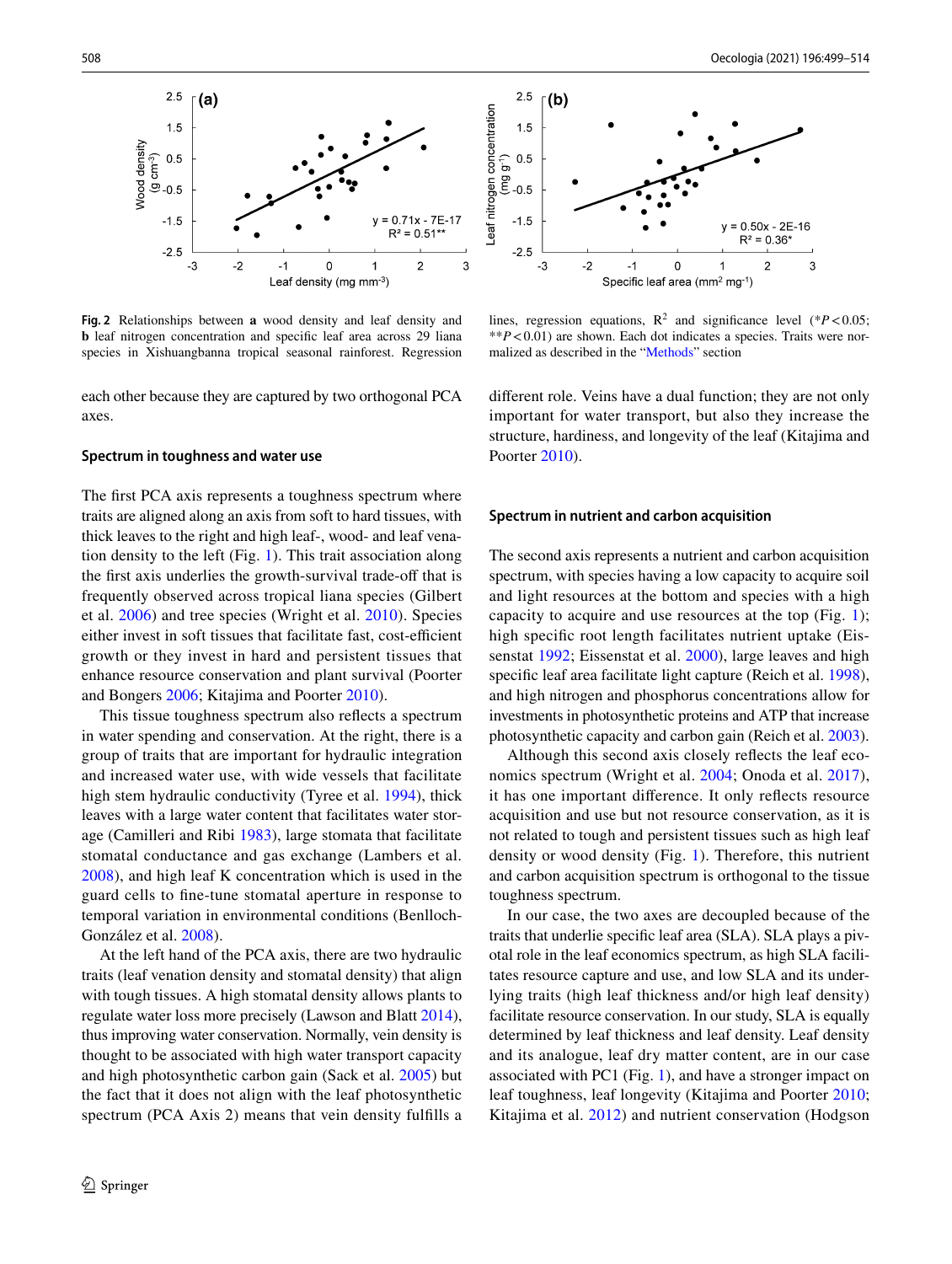

<span id="page-10-0"></span>**Fig. 3** Relationships between **a** light niche vs leaf phosphorus concentration, **b** nitrogen niche vs leaf potassium concentration, **c** phosphorus niche vs trait PC1 (a strategy axis of growth efficiency and water use, see Fig. [1\)](#page-8-0), and **d** light niche vs trait PC2 (a strategy axis of nutrient and carbon acquisition, see Fig. [1](#page-8-0)). Regression

et al. [2011\)](#page-14-34) than SLA, which in our case is associated with PC2. This explains why in our case, the leaf economics spectrum, where all traits are assumed to be linked to the same axis (Wright et al. [2004](#page-15-0)), falls apart into two spectra.



<span id="page-10-1"></span>**Fig. 4** Relationship between relative abundance and stomatal density across 29 liana species in Xishuangbanna tropical seasonal rainforest. Regression lines, regression equations, and  $R^2$  are shown. Each dot indicates a species. Relative abundance was calculated as the total individuals of each species divided by the total individuals of all liana species across the plot. Variables were normalized as described in the "[Methods"](#page-2-0) section



lines, regression equations,  $R^2$  and significance level (\* $P < 0.05$ ; \*\**P*<0.01; \*\*\**P*<0.001) are shown. Each dot is a species. Resource niches and traits were normalized as described in the "[Methods](#page-2-0)" sec-

#### **Are root–stem and leaf traits coupled?**

tion

We hypothesized that liana stem traits can be decoupled from leaf and root traits, because lianas are structural parasites, investing fewer resources in structural support of the stem. We found that liana stem toughness (wood density) aligned with leaf toughness (leaf density and dry matter content; Table [2,](#page-7-0) Fig. [1\)](#page-8-0), indicating a life history coordination across organs. We also found that liana stem water transport capacity (maximum vessel diameter) aligned with leaf water transpiring capacity (stomatal size; Table [2,](#page-7-0) Fig. [1\)](#page-8-0), indicating a hydraulic integration across stem and leaf organs. In contrast, Baraloto et al. ([2010](#page-13-26)) found that leaf economics spectrum and stem economics spectrum were orthogonal in Neotropical trees, suggesting that trade-ofs operate independently at the leaf and at the stem levels.

The only root trait that we analyzed (specific root length) was not signifcantly correlated with any of the stem and leaf traits (Table [2\)](#page-7-0), which is in line with the suggestion of Weemstra et al. [\(2016](#page-15-5)) that roots are not associated with the plant economics spectrum, as they have to acquire many different nutrient resources, and they can acquire them in many diferent ways (e.g., through mycorrhizae or root exudates).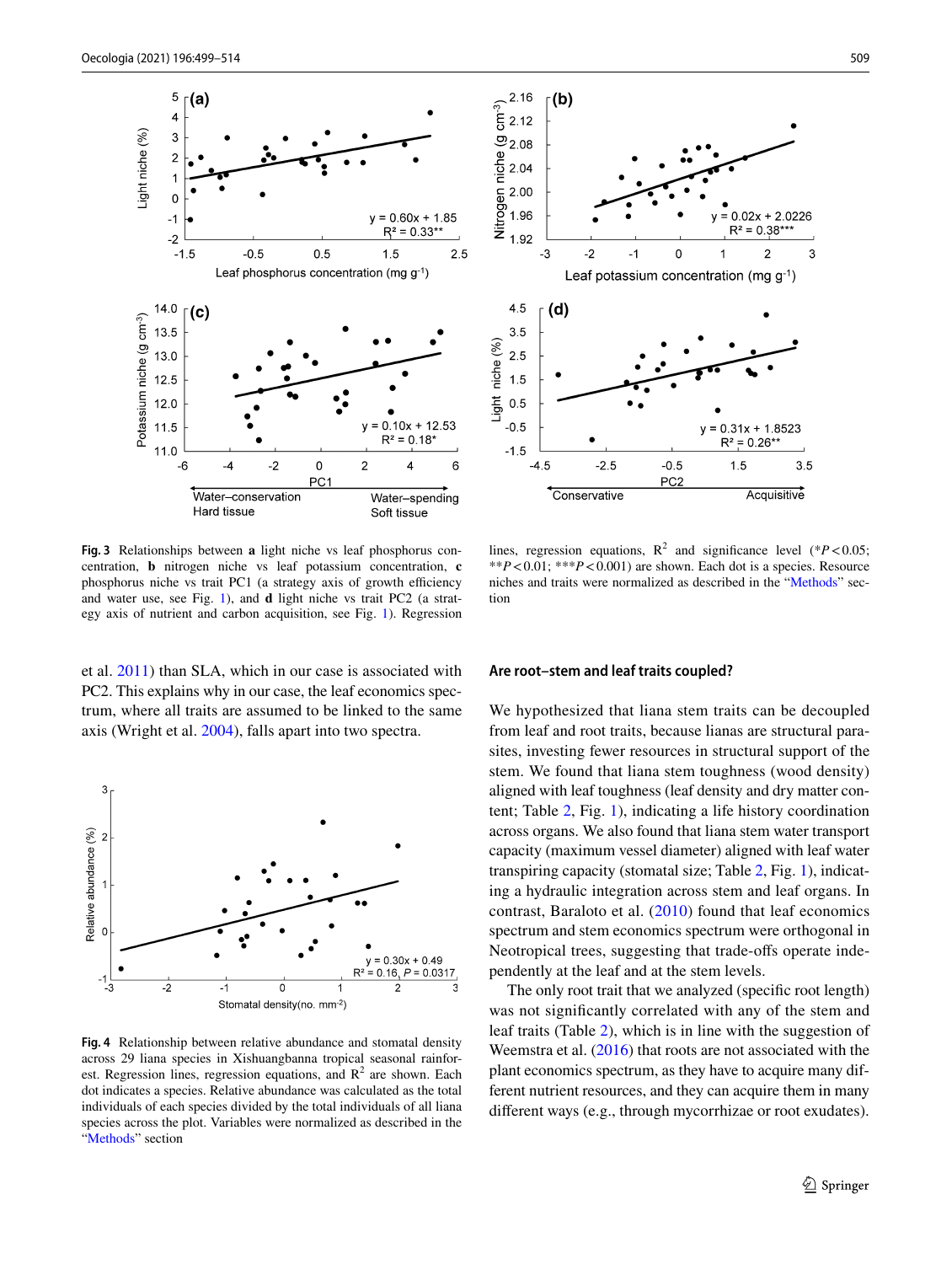# **Liana species with acquisitive trait values occupy higher resource niches**

We hypothesized that liana species with more acquisitive trait values occupy higher light, water, and nutrient resource niche dimensions. We found that diferent functional traits shaped diferent niche dimensions (Table [3](#page-8-1)) and that multivariate trait strategies also play a role in shaping liana distribution (the frst PCA axis had a signifcant positive efect on liana soil niches, Fig. [3c](#page-10-0)). This indicates that liana species with more acquisitive trait values (softer tissues, greater water use) can take advantage of these conditions and dominate high soil resource niches.

When resource niches were predicted based on individual traits, then acquisitive trait values indeed often increased the resource niche (i.e., P, K, Zn, stomatal pore index, and thinner leaves increased diferent resource niches), but not always (e.g., a high leaf nitrogen concentration decreased the soil water, P, and K niche, Table [3](#page-8-1)). Plant strategies are inherently multivariate and thought to better explain the species niche (Grime [2006\)](#page-13-4). Yet, in our case, individual traits were better predictors of the species niche dimensions than the multivariate strategy axes (i.e., the  $R^2$  was higher; Table S3 and Table S4). This indicates that diferent components of the multivariate strategy axes, rather than the main strategies themselves are important for diferent niche dimensions, although it could be, of course, that additional PCA axes, and less obvious axes of plant trait variation, could explain additional variation.

### **Light niche**

We hypothesized that the light niche of lianas would increase with traits that increase carbon gain, for example, through increased light capture ability (large leaf area and high specifc leaf area), high leaf N and P concentrations, and fast gas exchange (high stomatal density, length, and pore index). We indeed found that the light niche was predicted by the multivariate nutrient and carbon acquisition axis (PC2; Fig. [3](#page-10-0)d and Table S4). The light niche mainly increased with leaf phosphorus and zinc concentrations, and to a lesser extent with vessel density and stomatal pore index (which have a large relative importance; Table [3](#page-8-1) and Table S3). Leaf zinc concentration has rarely been studied in tropical rainforests. Zinc helps with the production of a plant hormone responsible for stem elongation and leaf expansion (Lines-Kelly [1992](#page-14-35)), which should especially be important for lianas with their climbing life form. Light-demanding lianas tend to have wide vessels that increase the water transport capacity of the stem (van der Sande et al. [2019](#page-15-4)), thus allowing for fast gas exchange. Similarly, a high stomatal pore index allows for a high stomatal conductance and gas exchange (Bidwell [1974](#page-13-27)) to optimally beneft from the high irradiance.

#### **Water niche**

We hypothesized that the water niche would be best predicted by water transport traits (i.e., vessel diameter, leaf venation, and stomata). We found that species with large stomatal pore index (i.e., high gas exchange), thin leaves that desiccate easily and large leaf P occupied topographically wet habitats. Species with dense leaf venation and large leaf N occupied dry habitats, for which we do not have a clear explanation (Table [3\)](#page-8-1). Other studies have shown that within the same community, the topographic water niche is determined by a suite of traits (Cosme et al. [2017](#page-13-28); Oliveira et al. [2019](#page-14-36)). For example, Amazonian rainforest tree species from higher and relatively drier plateaus had lower SLA, denser wood, narrower vessels, lower hydraulic conductivity, and stronger resistance against drought-induced cavitation than species from lower-lying wet valleys (Cosme et al. [2017](#page-13-28); Oliveira et al. [2019](#page-14-36)). We used a rather coarse measure (topographic water availability) to quantify the water niche. Future studies should really measure soil moisture at diferent soil depths to increase our understanding of the water niche. Nevertheless, water is probably not a strongly limiting factor in our moist and shaded forest; in Xishuangbanna, fog drip contributes 5% of the annual rainfall, with 86% of the fog drip occurring in the dry season, thus alleviating the effect of seasonal drought (Liu et al. [2004](#page-14-37)).

### **Nutrient niche**

We hypothesized that liana nutrient niches would increase with traits that refect nutrient requirements and use and especially with leaf P because P is often limiting in old weathered and leached tropical soils (Vitousek et al. [2010](#page-15-17)). Soil nutrient niches were indeed closely associated with leaf nutrient concentrations; soil nutrient niches increased with leaf P (for soil P and K), and leaf K (for soil P and N), and decreased with leaf N (for soil P and K; Table [3,](#page-8-1) Fig. [3b](#page-10-0)). In addition, soil K niches could also be predicted by the multivariate tissue toughness spectrum (Table S4, Fig. [3](#page-10-0)c), with species bearing softer tissues occupying higher resource niches. Species with tough and persistent tissues can retain nutrients for a longer time in their leaves and branches, and as a result have lower nutrient requirements, and can better persist under low soil resource conditions (Aerts [1996](#page-13-29)).

# **Functional traits were not associated with liana abundance**

We hypothesized that in this humid, light-limited forest, conservative trait values that increase shade tolerance (e.g., high wood density and low specifc leaf area) would increase the abundance of liana species. Surprisingly, none of these traits had a significant effect on liana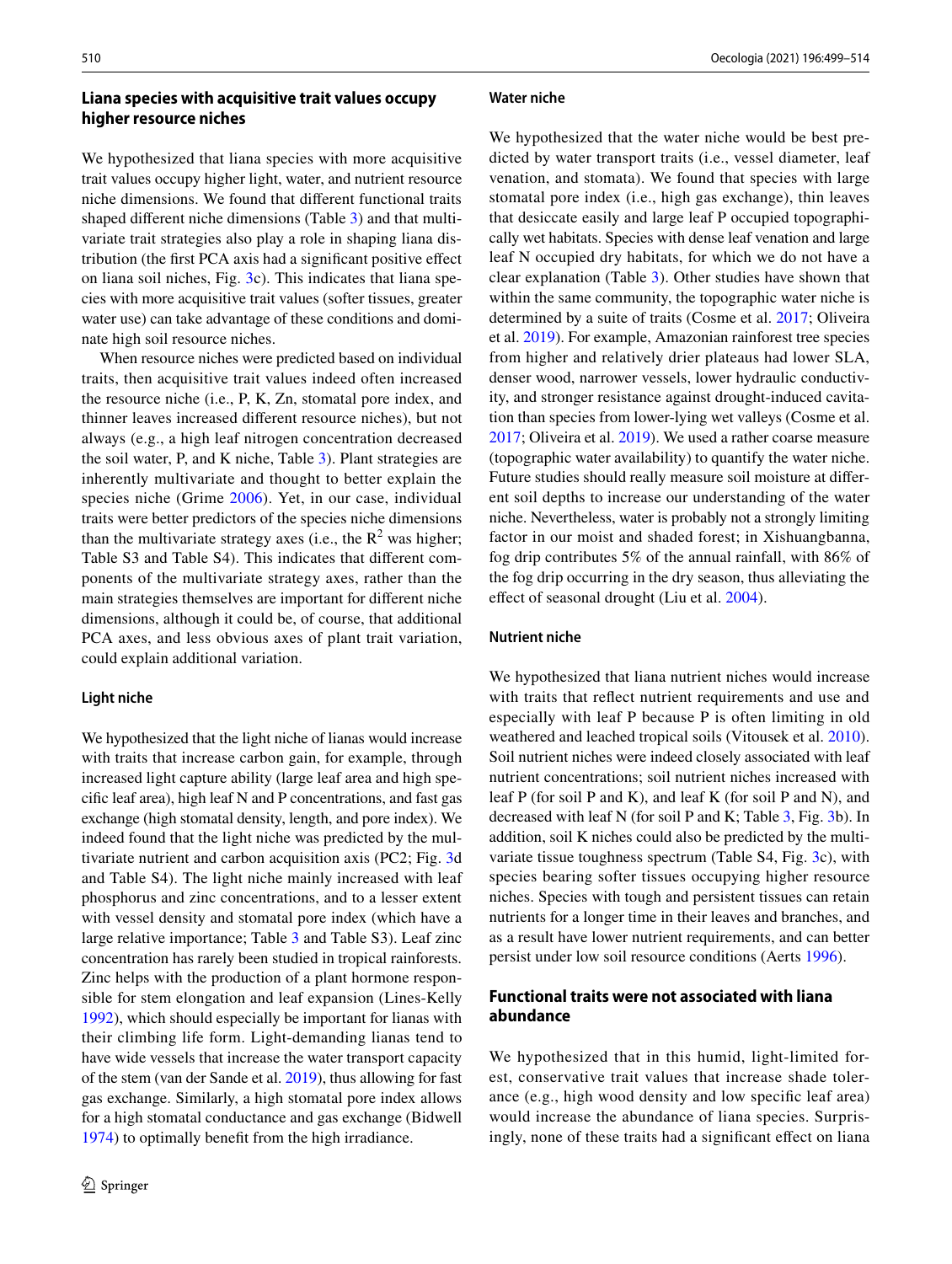abundance (Table [3](#page-8-1), Fig. [4,](#page-10-1) Table S3), despite the fact that we included several traits belonging to the leaf economics spectrum and stem economics spectrum that are thought to be generally important for plant strategies and functioning (Wright et al. [2004;](#page-15-0) Chave et al. [2009](#page-13-16)). Previous studies have shown that under low light conditions, tree species with conservative trait values such as low SLA, high wood density and leaf dry matter content attain higher abundance at the sapling stage (Reich et al. [1997;](#page-14-38) Cornwell and Ackerly [2010\)](#page-13-30) because they can retain their hardly acquired carbon for longer periods of time. Similarly, in Panama, these conservative traits are able to predict the abundance of trees, but not of lianas (van der Sande et al. [2019\)](#page-15-4). Perhaps in this Panamanian study as well as in our study, no relationships between traits and liana abundance were found because relatively large lianas were studied (with a stem diameter  $> 1$  cm) which already have most of their leaves in the forest canopy, and hence, are not light limited. Stronger efects of light on lianas might be expected in the seedling stage, during which more individuals are found in shaded conditions. We found that stomatal density tended to shape liana abundance (Table [3](#page-8-1)). Denser but smaller stomata may allow for a better control of gas exchange during drought or sun fecks (Düring [2015;](#page-13-31) Voelker et al. [2016](#page-15-18)).

### **How functional are functional traits?**

Plant functional traits and strategies can indeed explain species distribution, but not in a simple and straightforward way as we hoped for. This research shows that (1) global trait economics spectra can also be found in local plant communities, but part of these trait economics spectra can be uncoupled, (2) it is the underlying components (i.e., individual traits), rather than plant strategies (i.e., overall trait syndromes) themselves that determine the species niche, and (3) diferent traits are important for diferent niches. Although identifying global plant strategies has signifcantly advanced the feld, this study shows that global, multivariate generalizations are difficult to translate into local conditions, as diferent components of these strategies may be important under diferent local conditions.

This study brings us back to the key question about the functionality, validity, and predictability of the 'functional ecology approach'. Perhaps the feld of functional ecology faces such a strong tension between generalization versus contextualization because functionality is, by defnition, context dependent. This tension makes the feld not only more complicated, but also more interesting and exciting.

Future studies could include more process-based traits (e.g., cavitation vulnerability and leaf specifc conductivity) or whole-plant traits (e.g., biomass allocation), and especially root traits (e.g., rooting depth, mycorrhizae, root exudates) to unravel links between traits and soil water and nutrient niches. Similarly, future studies could quantify the species niche by taking spatial autocorrelation into account (cf. Harms et al. [2001](#page-14-22)).

# **Conclusions**

We evaluated the functional trait associations and strategies among 29 lianas species, and the correlations between resource niches and functional traits. Lianas showed two orthogonal trait spectra, from tissue toughness and water conservation to tissue softness and rapid water acquisition, and a secondary spectrum in nutrient and carbon acquisition. Liana species with more acquisitive trait values occupied higher light, water and nutrient resource niches, but diferent traits were important for diferent niche dimensions. Instead of local plant abundance, traits may better explain species distributions and their presence along gradients of resource availability.

**Supplementary Information** The online version contains supplementary material available at<https://doi.org/10.1007/s00442-021-04937-4>.

**Acknowledgements** We thank the National Forest Ecosystem Research Station at Xishuangbanna for feld work support. We thank the Public Technology Service Center, Xishuangbanna Tropical Botanical Garden, Chinese Academy of Sciences for foliage and soil nutrient analyses. We are particularly indebted to Ke-Yan Zhang, Yan Xiao, and Xiao-Long Bai for their assistance with lab work, and Yan-Lei Du from Lanzhou University for root analysis. We thank two anonymous reviewers for their helpful and constructive comments.

**Author contribution statement** QL, FJS, JLZ and LP conceived the ideas and designed methodology. QL, AS, EK, LQS and MC collected the data. QL, AS and EK analyzed the data. QL led the writing of the manuscript and all the authors contributed critically to the drafts and gave fnal approval for publication.

**Funding** This work was supported by the National Natural Science Foundation of China (31870385; 32061123003), the CAS "Light of West China" program to JLZ, the National Key Basic Research Program of China (2014CB954100) and the canopy foundation (Stichting het Kronendak). QL was supported by State Scholarship Fund from China Scholarship Council.

**Data availability** Species mean trait data are available from the TRY database, and data on species traits and niches are available from Data Archiving and Networked Services (DANS): [https://doi.org/10.17026/](https://doi.org/10.17026/dans-xej-j7kf) [dans-xej-j7kf](https://doi.org/10.17026/dans-xej-j7kf)

### **Declarations**

**Conflict of interest** The authors declare that they have no confict of interest.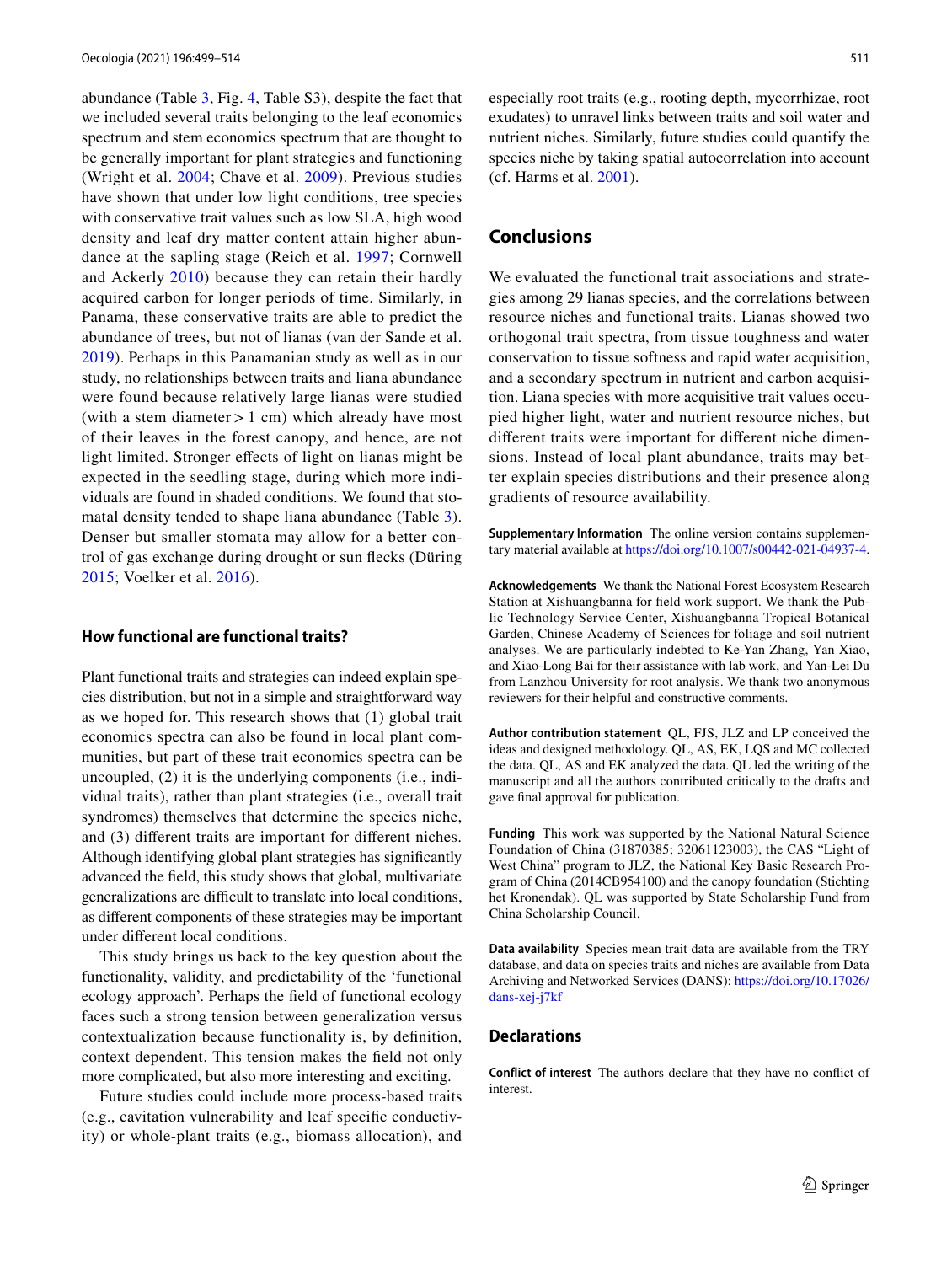**Open Access** This article is licensed under a Creative Commons Attribution 4.0 International License, which permits use, sharing, adaptation, distribution and reproduction in any medium or format, as long as you give appropriate credit to the original author(s) and the source, provide a link to the Creative Commons licence, and indicate if changes were made. The images or other third party material in this article are included in the article's Creative Commons licence, unless indicated otherwise in a credit line to the material. If material is not included in the article's Creative Commons licence and your intended use is not permitted by statutory regulation or exceeds the permitted use, you will need to obtain permission directly from the copyright holder. To view a copy of this licence, visit <http://creativecommons.org/licenses/by/4.0/>.

# **References**

- <span id="page-13-0"></span>Ackerly DD (2003) Community assembly, niche conservatism, and adaptive evolution in changing environments. Int J Plant Sci 164(S3):S165–S184
- <span id="page-13-29"></span>Aerts R (1996) Nutrient resorption from senescing leaves of perennials: are there general patterns? J Ecol 84(4):597–608. [https://](https://doi.org/10.2307/2261481) [doi.org/10.2307/2261481](https://doi.org/10.2307/2261481)
- <span id="page-13-11"></span>Baltzer JL, Thomas SC (2010) A second dimension to the leaf economics spectrum predicts edaphic habitat association in a tropical forest. PLoS ONE 5(10):e13163
- <span id="page-13-26"></span>Baraloto C, Timothy Paine CE, Poorter L, Beauchene J, Bonal D, Domenach AM, Hérault B, Patiño S, Roggy JC, Chave J (2010) Decoupled leaf and stem economics in rain forest trees. Ecol Lett 13(11):1338–1347
- <span id="page-13-20"></span>Barton K (2012) Package 'MuMIn': model selection and model average based on information criteria (AICc and alike). CRAN R Project. [http://www.R-project.org/.](http://www.R-project.org/) Accessed 14 Apr 2020
- <span id="page-13-23"></span>Benlloch-González M, Arquero O, Fournier JM, Barranco D, Benlloch M (2008) K+ starvation inhibits water-stress-induced stomatal closure. J Plant Physiol 165(6):623–630
- <span id="page-13-19"></span>Beven KJ, Kirkby MJ (1979) A physically based, variable contributing area model of basin hydrology/un modèle à base physique de zone d'appel variable de l'hydrologie du bassin versant. Hydrolog Sci J 24(1):43–69

<span id="page-13-27"></span>Bidwell RGS (1974) Plant physiology. Macmillan, New York, p 643

- <span id="page-13-22"></span>Camilleri JC, Ribi G (1983) Leaf thickness of mangroves (*Rhizophora mangle*) growing in diferent salinities. Biotropica 15(2):139–141
- <span id="page-13-13"></span>Cao M, Zou X, Warren M, Zhu H (2006) Tropical forests of Xishuangbanna, China. Biotropica 38(3):306–309
- <span id="page-13-16"></span>Chave J, Coomes D, Jansen S, Lewis SL, Swenson NG, Zanne AE (2009) Towards a worldwide wood economics spectrum. Ecol Lett 12(4):351–366
- <span id="page-13-15"></span>Clark AT, Dett M, Muller-Landau HC, Schnitzer SA, Wright SJ, Condit R, Hubbell SP (2018) Functional traits of tropical trees and lianas explain spatial structure across multiple scales. J Ecol 106(5):795–806
- <span id="page-13-10"></span>Condit R, Engelbrecht BM, Pino D, Pérez R, Turner BL (2013) Species distributions in response to individual soil nutrients and seasonal drought across a community of tropical trees. Proc Natl Acad Sci 110:5064–5068
- <span id="page-13-7"></span>Cornwell WK, Cornelissen JH, Allison SD, Bauhus J, Eggleton P, Preston CM, Scarf F, Weedon JT, Wirth C, Zanne AE (2009) Plant traits and wood fates across the globe: rotted, burned, or consumed? Glob Change Biol 15(10):2431–2449
- <span id="page-13-30"></span>Cornwell WK, Ackerly DD (2010) A link between plant traits and abundance: evidence from coastal California woody plants. J Ecol 98(4):814–821
- <span id="page-13-28"></span>Cosme LHM, Schietti J, Costa FRC, Oliveira RS (2017) The importance of hydraulic architecture to the distribution patterns of trees in a central Amazonian forest. New Phytol 215(1):113–125
- <span id="page-13-18"></span>Cressie NAC (1992) Statistics for spatial data, revised. Wiley, New York
- <span id="page-13-5"></span>Díaz S, Hodgson J, Thompson K, Cabido M, Cornelissen J, Jalili A, Montserrat-Martí G, Grime J, Zarrinkamar F, Asri Y, Band S, Basconcelo S, Castro-Díez P, Funes G, Hamzehee B, Khoshnevi M, Pérez-Harguindeguy N, Pérez-Rontomé M, Shirvany F, Vendramini F, Yazdani S, Abbas-Azimi R, Bogaard A, Boustani S, Charles M, Dehghan M, de Torres-Espuny L, Falczuk V, Guerrero-Campo J, Hynd A, Jones G, Kowsary E, Kazemi-Saeed F, Maestro-Martínez M, Romo-Díez A, Shaw S, Siavash B, Villar-Salvador P, Zak M (2004) The plant traits that drive ecosystems: evidence from three continents. J Veg Sci 15(3):295–304
- <span id="page-13-6"></span>Díaz S, Kattge J, Cornelissen JHC, Wright IJ, Lavorel S, Dray S, Reu B, Kleyer M, Wirth C, Colin Prentice I, Garnier E, Bönisch G, Westoby M, Poorter H, Reich PB, Moles AT, Dickie J, Gillison AN, Zanne AE, Chave J, Joseph Wright S, Sheremetev SN, Jactel H, Baraloto C, Cerabolini B, Pierce S, Shipley B, Kirkup D, Casanoves F, Joswig JS, Günther A, Falczuk V, Rüger N, Mahecha MD, Gorné LD (2016) The global spectrum of plant form and function. Nature 529(7585):167–171
- <span id="page-13-31"></span>Düring H (2015) Stomatal and mesophyll conductances control  $CO<sub>2</sub>$ transfer to chloroplasts in leaves of grapevine (*Vitis vinifera L.*). Vitis 42(2):65–68
- <span id="page-13-24"></span>Eissenstat DM (1992) Costs and benefts of constructing roots of small diameter. J Plant Nutr 15(6–7):763–782
- <span id="page-13-25"></span>Eissenstat DM, Wells CE, Yanai RD, Whitbeck JL (2000) Building roots in a changing environment: implications for root longevity. New Phytol 147(1):33–42
- <span id="page-13-9"></span>Engelbrecht BMJ, Comita LS, Condit R, Kursar TA, Tyree MT, Turner BL, Hubbell SP (2007) Drought sensitivity shapes species distribution patterns in tropical forests. Nature 447(7140):80–82
- <span id="page-13-12"></span>Estrada-Villegas S, Schnitzer SA (2018) A comprehensive synthesis of liana removal experiments in tropical forests. Biotropica 50(5):729–739
- <span id="page-13-17"></span>Fitter AH (1982) Morphometric analysis of root systems: application of the technique and infuence of soil fertility on root system development in two herbaceous species. Plant Cell Environ 5(4):313–322
- <span id="page-13-2"></span>Fortunel C, Fine PVA, Baraloto C (2012) Leaf, stem and root tissue strategies across 758 Neotropical tree species. Funct Ecol 26(5):1153–1161
- <span id="page-13-8"></span>Freschet GT, Cornelissen JHC, Van Logtestijn RSP, Aerts R (2010) Evidence of the 'plant economics spectrum' in a subarctic fora. J Ecol 98(2):362–373
- <span id="page-13-14"></span>Gerwing JJ, Schnitzer SA, Burnham RJ, Bongers F, Chave J, DeWalt SJ, Ewango CEN, Foster R, Kenfack D, Martínez-Ramos M, Parren M, Parthasarathy N, Pérez-Salicrup DR, Putz FE, Thomas DW (2006) A standard protocol for liana censuses. Biotropica 38(2):256–261
- <span id="page-13-21"></span>Gilbert B, Wright SJ, Muller-Landau HC, Kitajima K, Hernandéz A (2006) Life history trade-ofs in tropical trees and lianas. Ecology 87(5):1281–1288
- <span id="page-13-1"></span>Grime JP (1974) Vegetation classifcation by reference to strategies. Nature 250(5461):26–31
- <span id="page-13-4"></span>Grime JP (2006) Trait convergence and trait divergence in herbaceous plant communities: mechanisms and consequences. J Veg Sci 17(2):255–260
- <span id="page-13-3"></span>Guimarães ZTM, dos Santos VAHF, Nogueira WLP, de Almeida Martins NO, Ferreira MJ (2018) Leaf traits explaining the growth of tree species planted in a Central Amazonian disturbed area. Forest Ecol Manag 430:618–628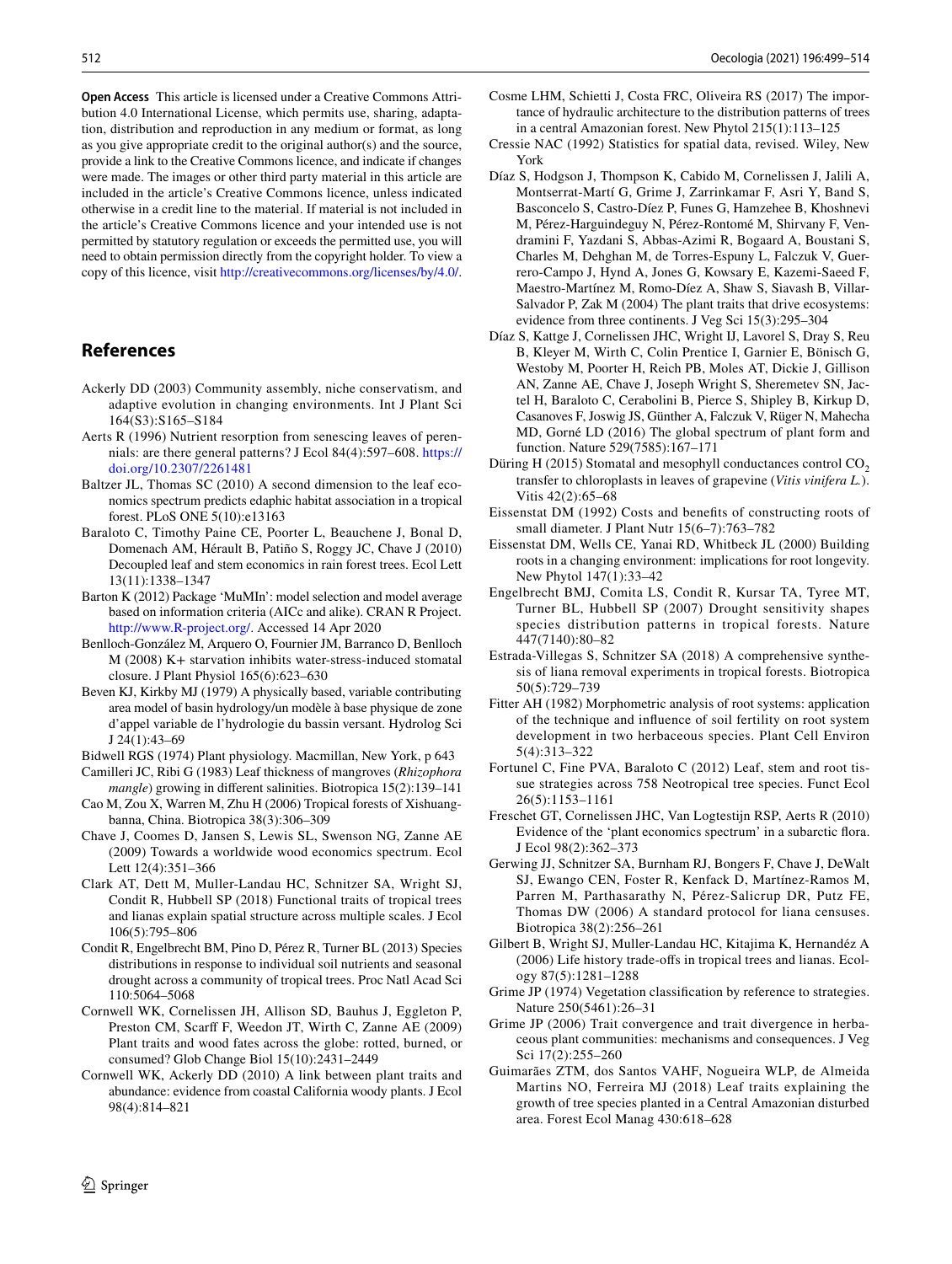- <span id="page-14-23"></span>Gruber S, Peckham S (2009) Chapter 7 land-surface parameters and objects in hydrology. In: Hengl T, Reuter HI (eds) Developments in soil science. Elsevier, pp 171–194
- <span id="page-14-22"></span>Harms KE, Condit R, Hubbell SP, Foster RB (2001) Habitat associations of trees and shrubs in a 50-ha neotropical forest plot. J Ecol 89(6):947–959
- <span id="page-14-17"></span>Hetherington AM, Woodward FI (2003) The role of stomata in sensing and driving environmental change. Nature 424(6951):901–908
- <span id="page-14-34"></span>Hodgson J, Montserrat-Martí G, Charles M, Jones G, Wilson P, Shipley B, Sharafi M, Cerabolini B, Cornelissen J, Band S (2011) Is leaf dry matter content a better predictor of soil fertility than specifc leaf area? Ann Bot 108(7):1337–1345
- <span id="page-14-9"></span>Hubbell SP (2001) The unifed neutral theory of biodiversity and biogeography (MPB-32), vol 32. Princeton University Press
- <span id="page-14-21"></span>Hu YH, Sha LQ, Blanchet FG, Zhang JL, Tang Y, Lan GY, Cao M (2012) Dominant species and dispersal limitation regulate tree species distributions in a 20-ha plot in Xishuangbanna, southwest China. Oikos 121(6):952–960
- <span id="page-14-8"></span>Hutchinson GE (1957) Concluding remarks: cold spring harbor symposia. Quant Biol 22:415–427
- <span id="page-14-27"></span>Kitajima K, Poorter L (2010) Tissue-level leaf toughness, but not lamina thickness, predicts sapling leaf lifespan and shade tolerance of tropical tree species. New Phytol 186(3):708–721
- <span id="page-14-33"></span>Kitajima K, Llorens A-M, Stefanescu C, Timchenko MV, Lucas PW, Wright SJ (2012) How cellulose-based leaf toughness and lamina density contribute to long leaf lifespans of shade-tolerant species. New Phytol 195(3):640–652
- <span id="page-14-28"></span>Lambers H, Chapin FS III, Pons TL (2008) Plant physiological ecology. Springer Science & Business Media
- <span id="page-14-13"></span>Lan G, Zhu H, Cao M, Hu Y, Wang H, Deng X, Zhou S, Cui J, Huang J, He Y (2009) Spatial dispersion patterns of trees in a tropical rainforest in Xishuangbanna, southwest China. Ecol Res 24(5):1117–1124
- <span id="page-14-20"></span>Larjavaara M, Muller-Landau HC (2010) Rethinking the value of high wood density. Funct Ecol 24(4):701–705
- <span id="page-14-29"></span>Lawson T, Blatt MR (2014) Stomatal size, speed, and responsiveness impact on photosynthesis and water use efficiency. Plant Physiol 164(4):1556–1570
- <span id="page-14-7"></span>Li L, McCormack ML, Ma C, Kong D, Zhang Q, Chen X, Zeng H, Niinemets Ü, Guo D (2015) Leaf economics and hydraulic traits are decoupled in fve species-rich tropical-subtropical forests. Ecol Lett 18(9):899–906
- <span id="page-14-35"></span>Lines-Kelly R (1992) Soil Sense Leafet 8/92, Agdex 531, Wollongbar Agricultural Institute, for CaLM and NSW Agriculture. North Coast region, under the National Landcare Program
- <span id="page-14-19"></span>Lines-Kelly R (2000) Soil sense: soil management for NSW North Coast farmers: library. NSW Agriculture
- <span id="page-14-25"></span>Liu J, Yunhong T, Slik JWF (2014) Topography related habitat associations of tree species traits, composition and diversity in a Chinese tropical forest. For Ecol Manag 330:75–81
- <span id="page-14-12"></span>Liu Q, Sterck FJ, Medina-Vega JA, Sha LQ, Cao M, Bongers F, Zhang JL, Poorter L (2021) Soil nutrients, canopy gaps and topography afect liana distribution in a tropical seasonal rain forest in southwestern China. J Veg Sci 32:e12951
- <span id="page-14-37"></span>Liu W, Meng FR, Zhang Y, Liu Y, Li H (2004) Water input from fog drip in the tropical seasonal rain forest of Xishuangbanna. South-West China J Trop Ecol 20(5):517–524
- <span id="page-14-16"></span>Maharjan SK, Poorter L, Holmgren M, Bongers F, Wieringa JJ, Hawthorne WD (2011) Plant functional traits and the distribution of West African rain forest trees along the rainfall gradient. Biotropica 43(5):552–561
- <span id="page-14-0"></span>McGill BJ, Enquist BJ, Weiher E, Westoby M (2006) Rebuilding community ecology from functional traits. Trends Ecol Evol 21(4):178–185
- <span id="page-14-24"></span>Nicholas VLB (1982) The defnition of treefall gap and its efect on measures of forest dynamics. Biotropica 14:158–160
- <span id="page-14-15"></span>Niinemets Ü (1999) Research review. Components of leaf dry mass per area—thickness and density—alter leaf photosynthetic capacity in reverse directions in woody plants. New Phytol 144(1):35–47
- <span id="page-14-36"></span>Oliveira RS, Costa FRC, van Baalen E, de Jonge A, Bittencourt PR, Almanza Y, Barros FdV, Cordoba EC, Fagundes MV, Garcia S, Guimaraes ZTM, Hertel M, Schietti J, Rodrigues-Souza J, Poorter L (2019) Embolism resistance drives the distribution of Amazonian rainforest tree species along hydro-topographic gradients. New Phytol 221(3):1457–1465
- <span id="page-14-32"></span>Onoda Y, Wright IJ, Evans JR, Hikosaka K, Kitajima K, Niinemets Ü, Poorter H, Tosens T, Westoby M (2017) Physiological and structural tradeofs underlying the leaf economics spectrum. New Phytol 214(4):1447–1463
- <span id="page-14-11"></span>Pasquini SC, Wright SJ, Santiago LS (2015) Lianas always outperform tree seedlings regardless of soil nutrients: results from a long-term fertilization experiment. Ecology 96(7):1866–1876
- <span id="page-14-14"></span>Pérez-Harguindeguy N, Díaz S, Garnier E, Lavorel S, Poorter H, Jaureguiberry P, Bret-Harte MS, Cornwell WK, Craine JM, Gurvich DE, Urcelay C, Veneklaas EJ, Reich PB, Poorter L, Wright IJ, Ray P, Enrico L, Pausas JG, de Vos AC, Buchmann N, Funes G, Quétier F, Hodgson JG, Thompson K, Morgan HD, ter Steege H, Sack L, Blonder B, Poschlod P, Vaieretti MV, Conti G, Staver AC, Aquino S, Cornelissen JHC (2013) New handbook for standardised measurement of plant functional traits worldwide. Aust J Bot 61(3):167–234
- <span id="page-14-2"></span>Poorter L, Bongers F (2006) Leaf traits are good predictors of plant performance across 53 rain forest species. Ecology 87(7):1733–1743
- <span id="page-14-4"></span>Poorter L, Bongers L, Bongers F (2006) Architecture of 54 moistforest tree species: traits, trade-ofs, and functional groups. Ecology 87(5):1289–1301
- <span id="page-14-6"></span>Poorter L, Wright SJ, Paz H, Ackerly DD, Condit R, Ibarra-Manríquez G, Harms KE, Licona JC, Martínez-Ramos M, Mazer SJ, Muller-Landau HC, Peña-Claros M, Webb CO, Wright IJ (2008) Are functional traits good predictors of demographic rates? Evid Five Neotrop for Ecol 89(7):1908–1920
- <span id="page-14-3"></span>Poorter L, Castilho CV, Schietti J, Oliveira RS, Costa FRC (2018) Can traits predict individual growth performance? A test in a hyperdiverse tropical forest. New Phytol 219(1):109–121
- <span id="page-14-26"></span>R Core Team (2019) R: a language and environment for statistical computing. R Foundation for Statistical Computing, Vienna, Austria. URL<https://www.R-project.org/>. Accessed 12 Dec 2019
- <span id="page-14-38"></span>Reich PB, Walters MB, Ellsworth DS (1997) From tropics to tundra: global convergence in plant functioning. Proc Natl Acad Sci 94(25):13730–13734
- <span id="page-14-31"></span>Reich PB, Ellsworth DS, Walters MB (1998) Leaf structure (specifc leaf area) modulates photosynthesis-nitrogen relations: evidence from within and across species and functional groups. Funct Ecol 12(6):948–958
- <span id="page-14-1"></span>Reich PB, Wright IJ, Cavender-Bares J, Craine JM, Oleksyn J, Westoby M, Walters MB (2003) The evolution of plant functional variation: traits, spectra, and strategies. Int J Plant Sci 164(S3):S143–S164
- <span id="page-14-10"></span>Reich PB (2014) The world-wide 'fast-slow' plant economics spectrum: a traits manifesto. J Ecol 102(2):275–301
- <span id="page-14-18"></span>Sack L, Cowan PD, Jaikumar N, Hplbrook NM (2003) The 'hydrology' of leaves: co-ordination of structure and function in temperate woody species. Plant Cell Environ 26(8):1343–1356
- <span id="page-14-30"></span>Sack L, Tyree MT, Holbrook NM (2005) Leaf hydraulic architecture correlates with regeneration irradiance in tropical rainforest trees. New Phytol 167(2):403–413
- <span id="page-14-5"></span>Santiago LS, Goldstein G, Meinzer FC, Fisher JB, Machado K, Woodruf D, Jones T (2004) Leaf photosynthetic traits scale with hydraulic conductivity and wood density in Panamanian forest canopy trees. Oecologia 140(4):543–550